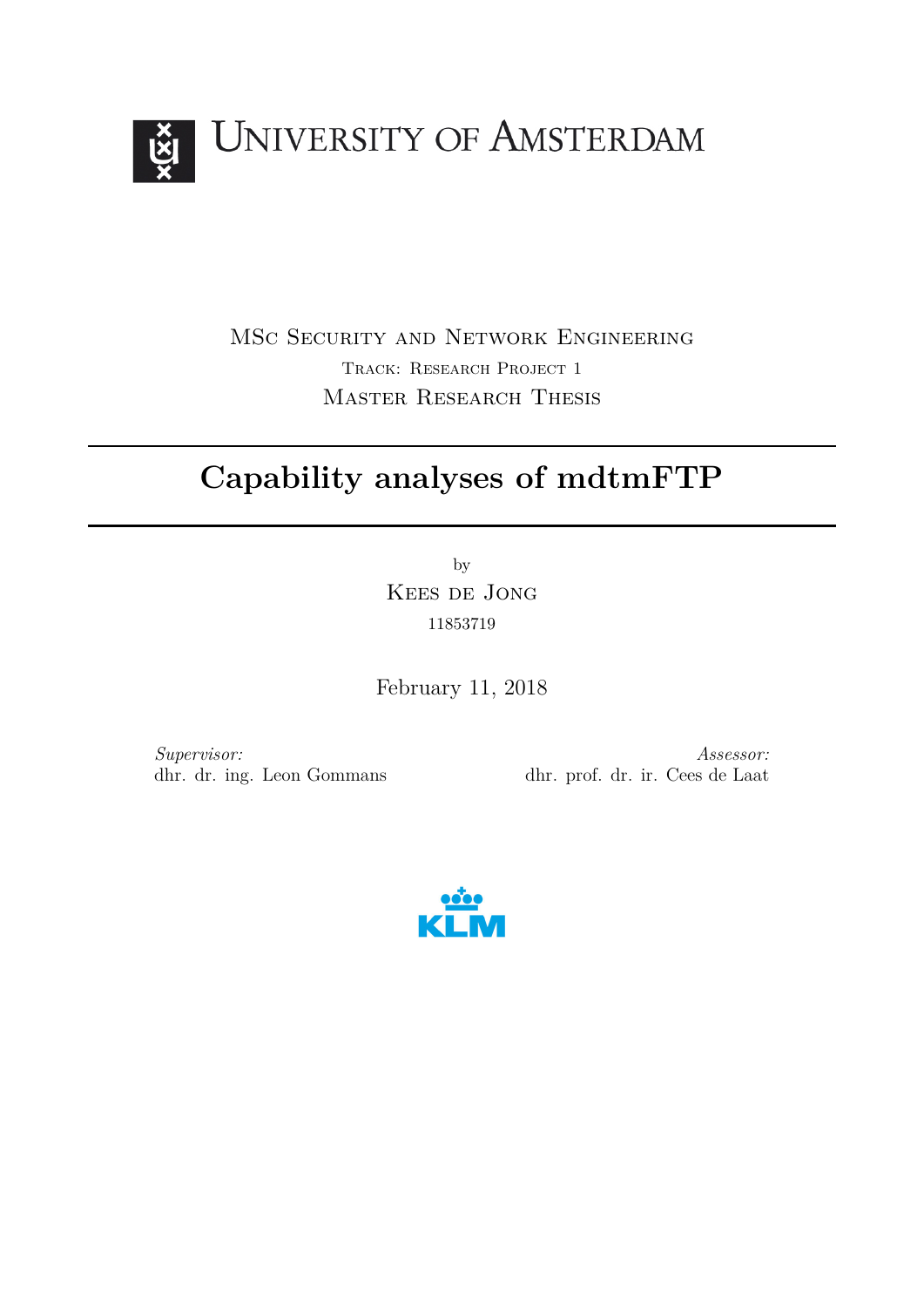# **Contents**

| $\mathbf{1}$   | Introduction<br>3 |                                                                                                                                     |  |  |  |  |  |  |  |
|----------------|-------------------|-------------------------------------------------------------------------------------------------------------------------------------|--|--|--|--|--|--|--|
|                | 1.1               | 3                                                                                                                                   |  |  |  |  |  |  |  |
|                | 1.2               | 3                                                                                                                                   |  |  |  |  |  |  |  |
|                | 1.3               | $\overline{4}$                                                                                                                      |  |  |  |  |  |  |  |
|                | 1.4               | $\overline{4}$<br>Scope                                                                                                             |  |  |  |  |  |  |  |
| $\mathbf{2}$   |                   | Related work<br>$\overline{\mathbf{4}}$                                                                                             |  |  |  |  |  |  |  |
|                | 2.1               | $\overline{4}$                                                                                                                      |  |  |  |  |  |  |  |
|                | 2.2               | $\overline{4}$                                                                                                                      |  |  |  |  |  |  |  |
| 3              |                   | <b>Technical overview</b><br>$\overline{5}$                                                                                         |  |  |  |  |  |  |  |
|                | 3.1               | $\overline{5}$                                                                                                                      |  |  |  |  |  |  |  |
|                | 3.2               | 5                                                                                                                                   |  |  |  |  |  |  |  |
|                |                   | $\overline{5}$<br>3.2.1                                                                                                             |  |  |  |  |  |  |  |
|                |                   | $\overline{5}$<br>3.2.2                                                                                                             |  |  |  |  |  |  |  |
|                |                   | $\overline{5}$<br>3.2.3                                                                                                             |  |  |  |  |  |  |  |
|                |                   | $\overline{5}$<br>3.2.4                                                                                                             |  |  |  |  |  |  |  |
|                |                   | 3.2.5<br>6                                                                                                                          |  |  |  |  |  |  |  |
|                |                   | 6<br>3.2.6                                                                                                                          |  |  |  |  |  |  |  |
|                | 3.3               | $\boldsymbol{6}$                                                                                                                    |  |  |  |  |  |  |  |
|                |                   | I/O centric middleware $\dots \dots \dots \dots \dots \dots \dots \dots \dots \dots \dots \dots \dots$<br>$\boldsymbol{6}$<br>3.3.1 |  |  |  |  |  |  |  |
|                |                   | $\overline{7}$<br>3.3.2                                                                                                             |  |  |  |  |  |  |  |
|                |                   | $\overline{7}$<br>3.3.3                                                                                                             |  |  |  |  |  |  |  |
|                |                   | 8<br>3.3.4                                                                                                                          |  |  |  |  |  |  |  |
|                |                   | 3.3.5<br>8                                                                                                                          |  |  |  |  |  |  |  |
|                |                   | 8<br>3.3.6                                                                                                                          |  |  |  |  |  |  |  |
|                |                   | 8<br>Pipelining, concurrency, parallelism and third-party transfers $\dots \dots \dots$<br>3.3.7                                    |  |  |  |  |  |  |  |
|                | 3.4               | 9                                                                                                                                   |  |  |  |  |  |  |  |
|                |                   |                                                                                                                                     |  |  |  |  |  |  |  |
| $\overline{4}$ |                   | 10<br>Methodology                                                                                                                   |  |  |  |  |  |  |  |
|                | 4.1               | 10                                                                                                                                  |  |  |  |  |  |  |  |
|                | 4.2               | 11                                                                                                                                  |  |  |  |  |  |  |  |
|                | 4.3               | 11                                                                                                                                  |  |  |  |  |  |  |  |
|                | 4.4               | 11                                                                                                                                  |  |  |  |  |  |  |  |
| 5              |                   | Results and discussion<br>13                                                                                                        |  |  |  |  |  |  |  |
|                | 5.1               | 13                                                                                                                                  |  |  |  |  |  |  |  |
|                | 5.2               | 13                                                                                                                                  |  |  |  |  |  |  |  |
|                | 5.3               | 13                                                                                                                                  |  |  |  |  |  |  |  |
|                | 5.4               | 14                                                                                                                                  |  |  |  |  |  |  |  |
| 6              |                   | Conclusion<br>15                                                                                                                    |  |  |  |  |  |  |  |
| 7              |                   | Future work<br>16                                                                                                                   |  |  |  |  |  |  |  |
| 8              |                   | <b>Attachments</b><br>$17\,$                                                                                                        |  |  |  |  |  |  |  |
|                | 8.1               | 17                                                                                                                                  |  |  |  |  |  |  |  |
|                | 8.2               | 17                                                                                                                                  |  |  |  |  |  |  |  |
|                | 8.3               | 19                                                                                                                                  |  |  |  |  |  |  |  |
|                | 8.4               | 21                                                                                                                                  |  |  |  |  |  |  |  |
|                |                   |                                                                                                                                     |  |  |  |  |  |  |  |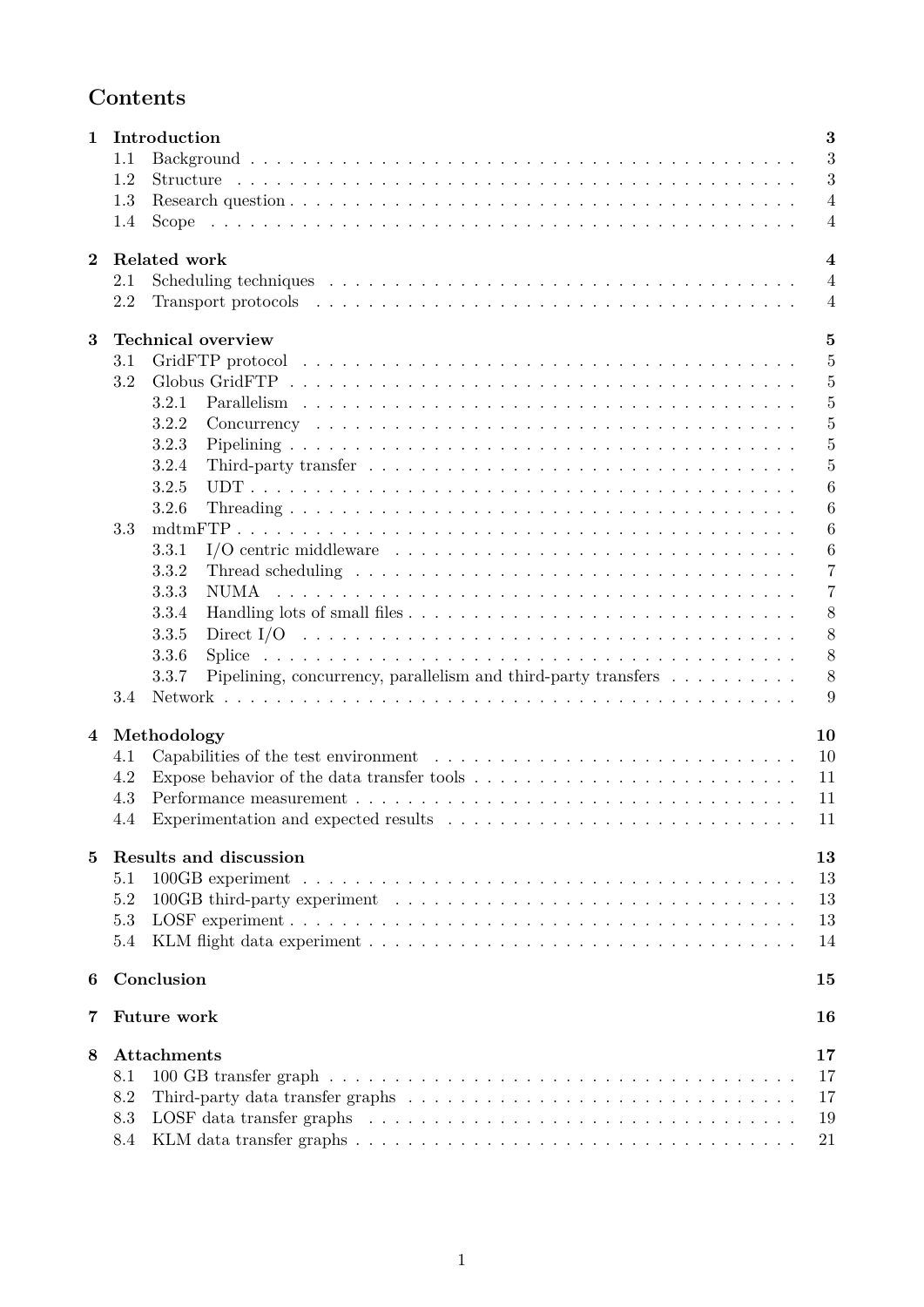#### **Abstract**

A decade ago it was theorized that if enough parallel processing power was thrown at an I/O problem, the bottleneck would shift towards the NIC's link speed [1]. However, today NUMA architecture changes this paradigm, it also matters on which cores these threads are located and how they are managed [2]. Transport protocols are also critical in high latency networks, TCP's congestion control algorithm is window based and every time a congestion event is detected, the window size is reduced to half. This congestion control algorithm has significant limitations on HBDP (High Bandwidth Delay Product) network environments [3].

This research project report delves into the capabilities of mdtmFTP (Multicore-Aware Data Transfer Middleware File Transfer Protocol) [4] and compares it to Globus GridFTP [5] using transatlantic data transfer experiments on a 100 Gbit/s light path between Amsterdam and Chicago with a RTT (Round Trip Time) of 95 ms. mdtmFTP aims to accelerate data movement toolkits on multicore systems by using an application level resource scheduler which is aware of the underlying hardware topology. Globus GridFTP will be configured with both TCP and UDT  $[6]$  to evaluate UDT's effectiveness on HBDP network environments. UDT is an application-level data transport protocol that uses UDP to transfer bulk data, while implementing its own reliability and congestion control mechanisms and can be enabled as a Globus XIO driver in Globus GridFTP [1]. A variety of experiments will conclude which tool optimally utilizes the 100 Gbit/s transatlantic light path.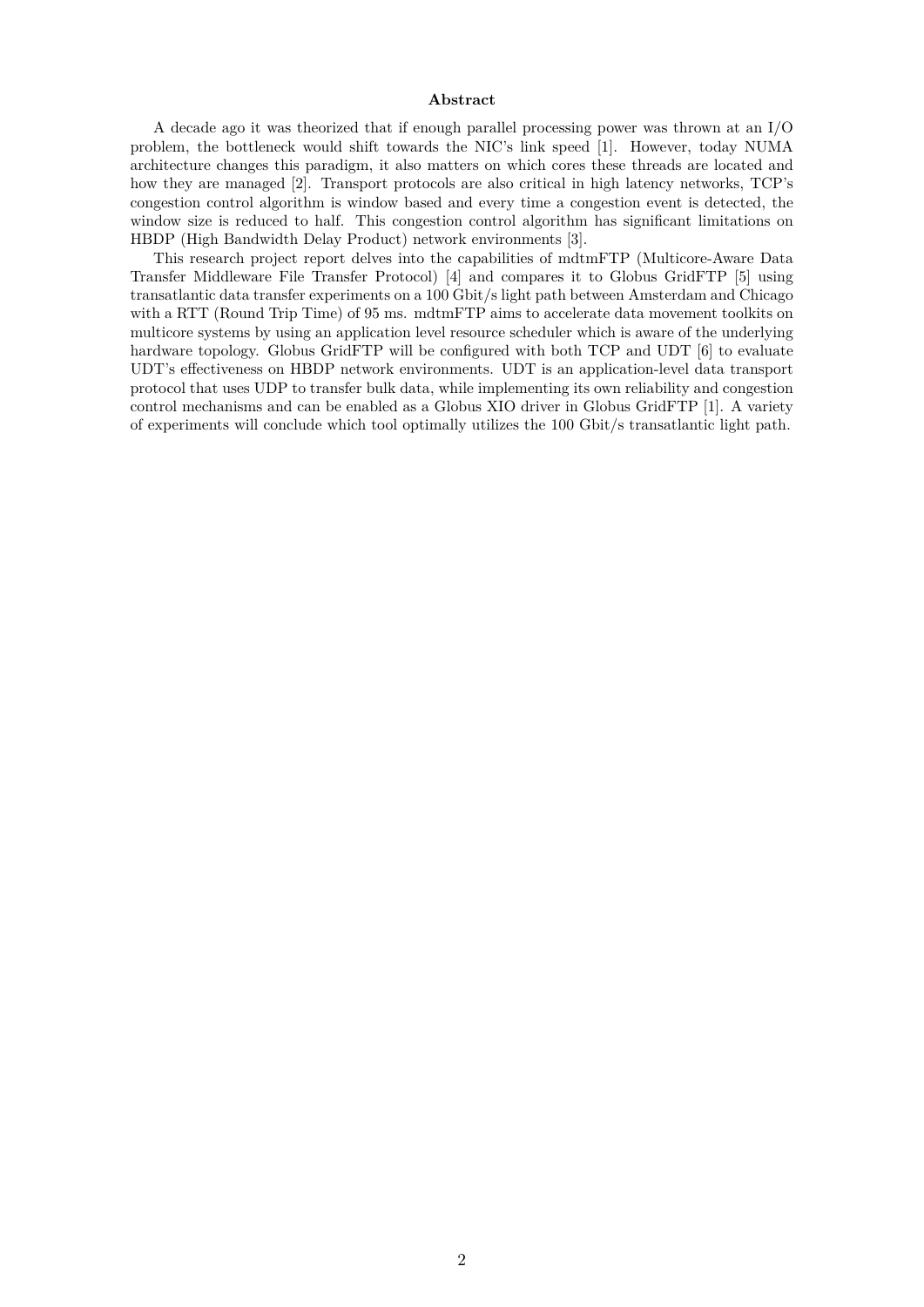# **1 Introduction**

# **1.1 Background**

Airplanes not only transport passengers and cargo, but also data, recorded during the flight, which can be used for post-flight maintenance analyses. As seen in figure 1, it is estimated that the accumulated global fleet flight data could reach 98 exabytes by 2026 [7]. It therefore becomes critical to facilitate an infrastructure capable of handling this increase in data volume. At present day an airplane could collect several terabytes of flight data. The collected flight data includes e.g. sensor readings, engine data and more. For KLM flights, the post flight data analyses is performed in Amsterdam, with airplanes flying all over the world. If data is needed to avoid a flight delay and therefore quickly needed diagnose a problem when at the gate of a remote airport, it becomes a challenge to transfer this volume of data fast enough back to Amsterdam within the time frame between arrival and subsequent departure. Transferring these terabytes of data back to Amsterdam from e.g. Chicago over a public internet connection could easily take 30 hours  $<sup>1</sup>$ . This is not fast nor private enough for this use case, therefore</sup> KLM is interested in using private transatlantic 100 GBit/s light paths provided by Netherlight [8]. To better understand an emerging data transfer tool, expected to provide improved high performance data transfer across a light path, we will compare the capabilities of a new tool called mdtmFTP, and compare it with the traditional Globus GridFTP tool. DTN's (Data Transfer Node) will be the hardware platform used in order to conduct transatlantic data transfers between Amsterdam and Chicago. A DTN is a purpose-built server, running Linux, which are dedicated to the function of wide area data transfers. These machines are equipped with fast network and storage capabilities.



Figure 1: Estimated accumulated global flight data

#### **1.2 Structure**

The structure of this report is as follows. A brief technical overview of mdtmFTP, Globus GridFTP and UDT are discussed in section 3. Related work (section 2) will be discussed after the research question and scope are discussed in section 1.3 and 1.4. The methodology used to conduct experimentation is discussed in section 4. The results are outlined and discussed in section 5 followed by a conclusion (section 6) and future work (section 7).

<sup>&</sup>lt;sup>1</sup>Assuming continuous availability of 100 Mbit/s bandwidth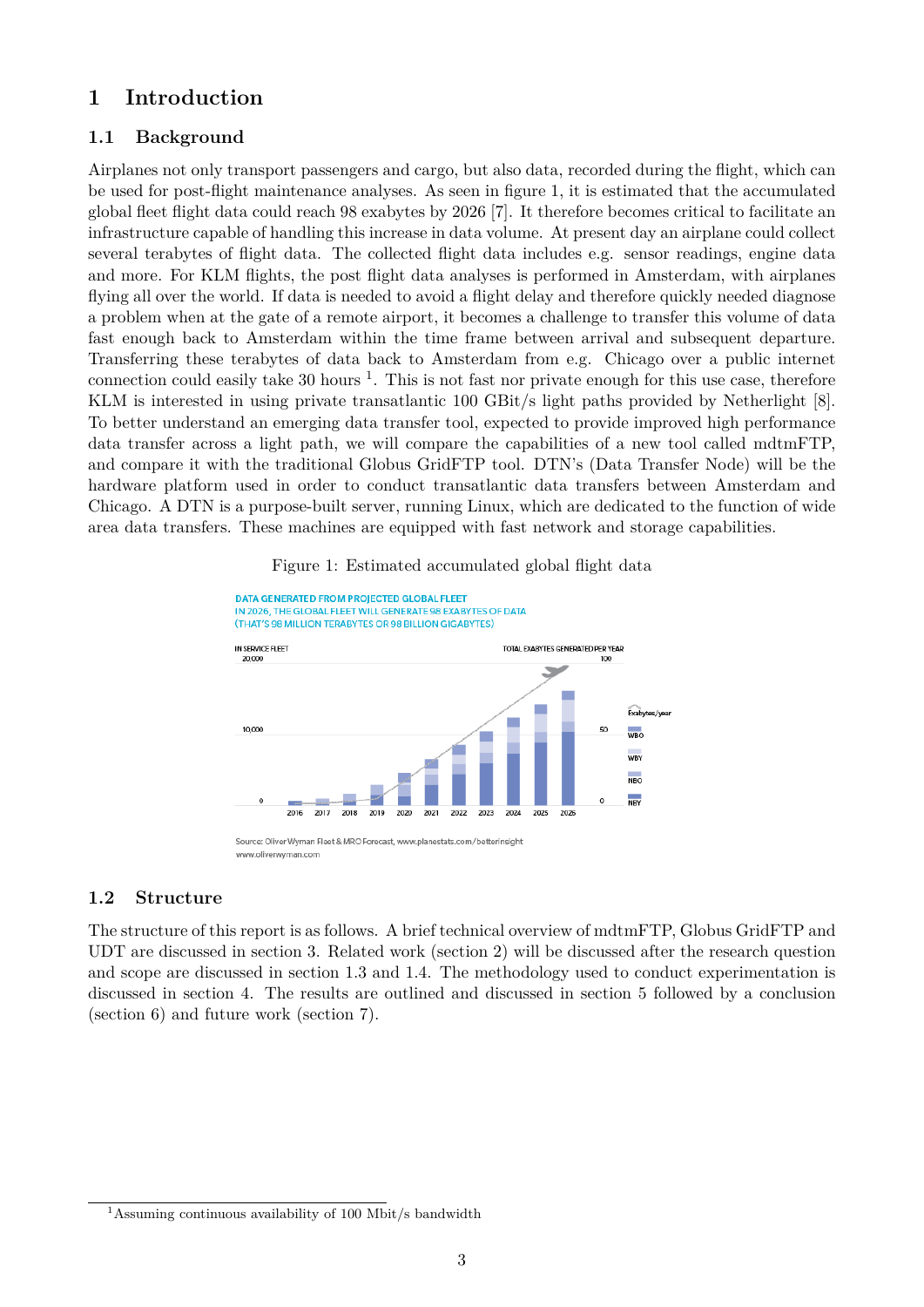# **1.3 Research question**

The main research question is: "**What are the capabilities of mdtmFTP compared to Globus GridFTP on a 100 Gbit/s light path between Amsterdam and Chicago (RTT 95 ms)?**". This translates into the following sub questions:

- 1. Which features and/or design allows optimum throughput?
- 2. How do these data transfer tools behave with various sets of different file sizes and quantity?
- 3. Is the conclusion still valid that Globus GridFTP over UDT outperforms TCP on a high latency network [9] (this premise will be discussed in more detail in section 2)? And is it enough to beat mdtmFTP?

# **1.4 Scope**

To answer the research questions; mdtmFTP and Globus GridFTP will undergo several capability experiments. This will include several transfer experiments to observe their capabilities; 1) a large contiguous file transfer experiment of sufficient size to fill up the available bandwidth. 2) A 500MB directory transfer experiment; containing files of various sizes to expose the LOSF (Lots Of Small Files) problem [10]. 3) An experiment with KLM flight data to observe the usability for practical use cases.

# **2 Related work**

# **2.1 Scheduling techniques**

Various transfer experiments were done by L. Zhang et al. [11, 12] using node-to-node data transfers on a shared network and simulated WAN path. The WAN path was realized by creating a loop between NERSC (Oakland) and the StarLight network in Chicago. The WAN path had a bandwidth of 100 Gbit/s and had a RTT of 95 ms. With a 100GB file node-to-node transfer mdtmFTP outperformed Globus GridFTP by about 20%. An mdtmFTP LOSF transfer experiment transferring 550MB (containing 50.000 files) completed 60% faster than Globus GridFTP. All experiments were done using the same I/O block size and number of parallel streams. It concluded the hardware topology awareness of mdtmFTP was the prime factor to its success compared to GridFTP.

# **2.2 Transport protocols**

Work done by J. Bresnahan et al. [9] compared the performance of Globus GridFTP using UDT and TCP on various test beds. The highest latency network that was used during their experiments was between Argonne National Laboratory (ANL) and the University of Auckland (New Zealand) with a RTT of 204 ms. A few experiments showed that TCP performed equally or better compared to UDT. There was no mentioning of efforts trying to duplicate the results with subsequent experiments. However it was concluded that UDT outperformed TCP in most cases, as a trade off UDT did show a significant deeper resource footprint during the experiments in terms of CPU and RAM.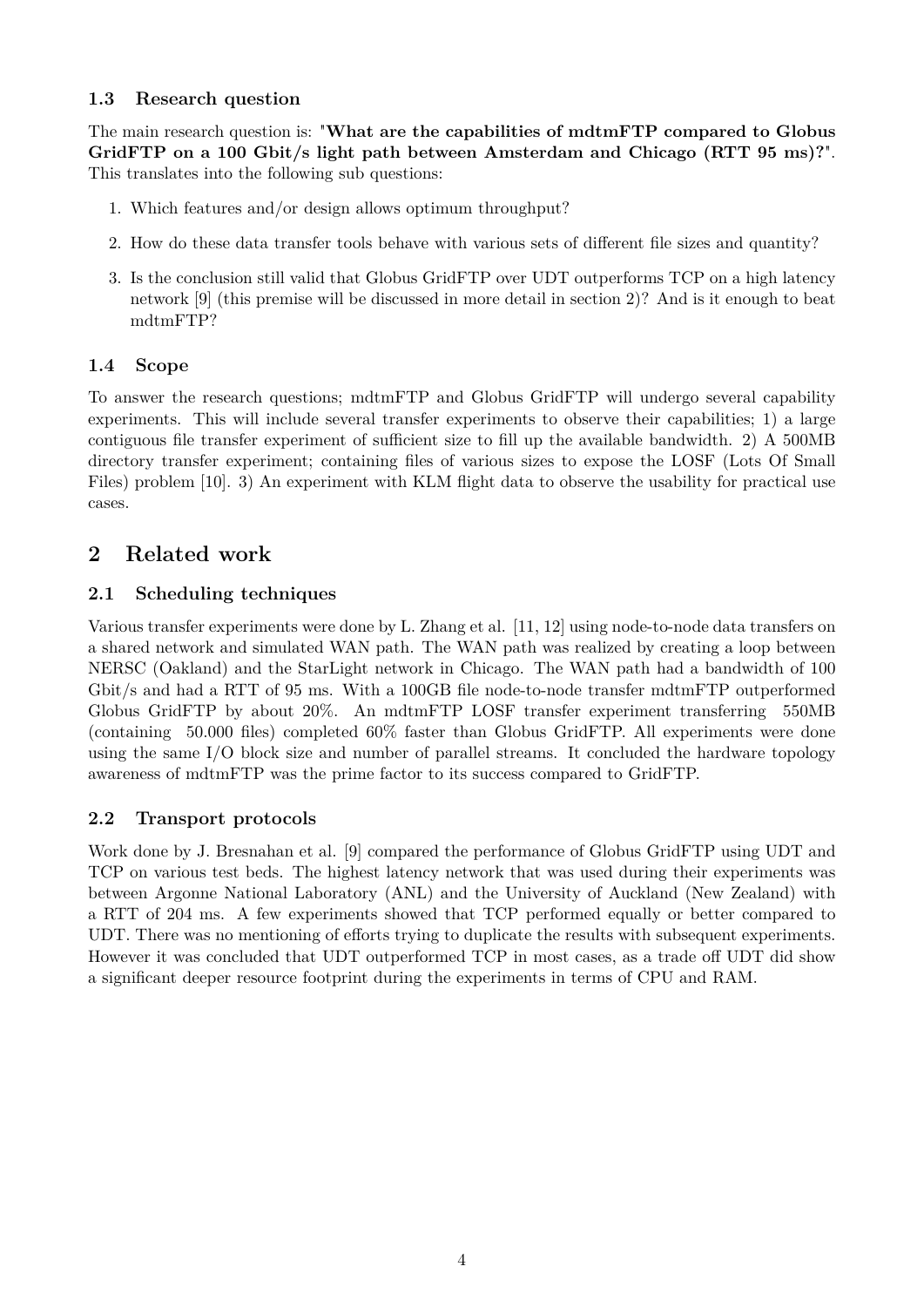# **3 Technical overview**

This section is a literary research which maps out the relevant features of Globus GridFTP and mdtmFTP, this is to understand the performance features and their application. The software releases used were Globus GridFTP 6.0 and mdtmFTP 1.0.2.

# **3.1 GridFTP protocol**

Both mdtmFTP and Globus GridFTP use the GridFTP protocol which is an extension of the FTP protocol and adds reliability, performance and security features. Just like FTP, GridFTP also uses control and data channels. The control channels are used to orchestrate the data channels, the data channels are used to send the actual data. This separation allows certain optimizations such as the third-party data transfer option in both mdtmFTP and Globus GridFTP, as will be discussed in this technical review.

# **3.2 Globus GridFTP**

Globus GridFTP is recognized for its secure, reliable, high-performance data transfers by e.g. CERN. The Globus GridFTP tool is part of the Globus Toolkit [13] and is a modular framework which allows the coordination of multiple data streams. Globus GridFTP offers many features, the following features are relevant within the scope of this research.

# **3.2.1 Parallelism**

This feature allows the transfer a file over multiple transport streams by dividing up the file into blocks, optimizing throughput. This feature can be used for both LOSF and large single contiguous files.

# **3.2.2 Concurrency**

When transferring multiple small files, with a short time to transfer, an extra overhead is introduced in orchestrating such a data transfer, i.e. OCRW (Open, Close, Read and Write) operations. To balance this overhead, concurrent FTP sessions can be established to speed up and balance the orchestration of these transfers. Therefore, concurrency in general doesn't add a performance gain for single file transfers.

# **3.2.3 Pipelining**

With connection oriented data transfers such as with TCP, acknowledgments need be received successfully before the next data transfer can initiate. On HBDP (High Bandwidth Delay Product) network environments this latency can greatly affect performance. By applying pipelining, the client is allowed to have many outstanding unacknowledged transfers and its not forced to wait for the "226 Transfer Successful" message [10]. This feature makes the latency transparent and can improve performance, especially on high RTT network paths.

# **3.2.4 Third-party transfer**

Three parties are involved in a third-party transfer; the client, which will only take on a data orchestration role and two servers, one of which will be sending data and the other will receive data. By offloading the initiation, monitoring and control of a data transfer to a third party, resources are freed from the servers that send/receive the data. This speeds up data processing capabilities, especially with concurrent data transfers.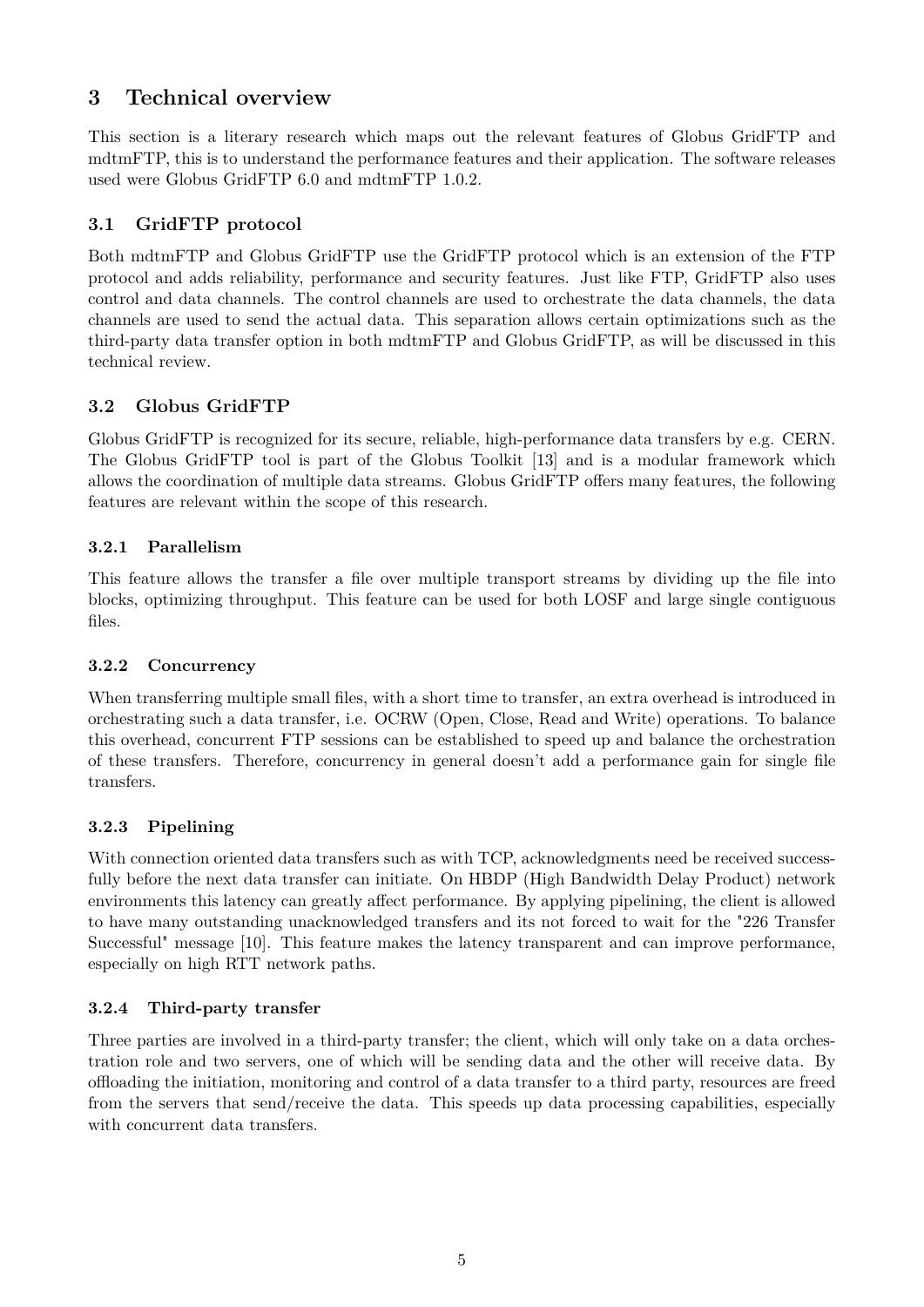#### **3.2.5 UDT**

By default, Globus GridFTP uses the TCP transport protocol. However, it is known that the TCP protocol is less suitable for fast transmission on paths with a high RTT. Even if TCP is used in various concurrent and parallel data transfers with pipelining applied, it requires a relative long time to adapt to the available network bandwidth. This is also known as BDP (Bandwidth Delay Product) which is mainly a product of TCP's AIMD characteristic [3, 14]. The additive-increase/multiplicative-decrease (AIMD) algorithm is a feedback control algorithm that combines linear growth of the congestion window with an exponential reduction when congestion takes place. The window size is then increased at most one segment each round-trip time, this congestion control algorithm has significant limitations on fast, long-distance networks. To address the limitations of the above-mentioned TCP's AIMD-based congestion control mechanism, numerous alternatives have been developed.

One of the alternatives that can be used is UDP, compared to TCP it transmits data more quickly due to its light control overhead, but it cannot guarantee reliability. As a response to this shortcoming a number of UDP-based adaptations have emerged such as UDT and other transmission protocols. UDT is well known to excel in HBDP network environments [15] due to its congestion control and reliability mechanisms. UDT is built on top of UDP and can be enabled as a driver within the Globus XIO module [16, 9]. All the error, reliability and congestion control mechanisms reside on the application-level [6].

#### **3.2.6 Threading**

When a user initiates a data transfer from/to a Globus GridFTP server, a thread/process will be forked. This thread/process will handle disk I/O, network I/O, and all other processing. In NUMA systems, this design is inefficient (as will be discussed in more detail in section 3.3.3). Also, when the number of users increase, too many threads could be forked, as a result the server will run out of resources. However, work done by W. Allcock et al. [16] demonstrated that a server could support 1800 concurrent clients without excessive load. Exposing this problem is beyond the scope of this research report.

#### **3.3 mdtmFTP**

mdtmFTP uses several Globus modules viz. the GridFTP protocol, XIO and user interface modules. mdtmFTP is a response to the increase demand in fast data movement tooling. Existing tooling was falling short on a few levels which resulted in less bandwidth utilization. This section will discuss the features that set mdtmFTP apart from Globus GridFTP, within the scope of the research. First, mdtmFTP has its own user-space I/O scheduler to optimize data transfer tasks. Second, it also utilizes the underlying hardware topology more efficiently through optimized thread scheduling. And third, it implements a large virtual file mechanism to address the lots of small files (LOSF) problem. mdtmFTP also has a few other optimization mechanisms such as zero copy, asynchronous I/O, pipelining, batch processing, and pre-allocated buffer pools to enhance performance [12].

#### **3.3.1 I/O centric middleware**

MDTM (Multicore-Aware Data Transfer Middleware File Transfer Protocol) is a middleware which functions as a user-space resource scheduler implemented as a system daemon and does not totally depend on OS I/O thread scheduling, unlike Globus GridFTP. Instead mdtmFTP has its own I/O user-space scheduler. MDTM's purpose is to accelerate data movement toolkits on multicore systems. Figure 2 shows the layered approach of MDTM. In essence it consists of two large logically components; the data transfer applications/tools, in this case mdtmFTP, and the generic middleware MDTM. The underlying hardware topology is being used to enable a generic middleware to perform at extremescale data movement, especially on NUMA systems. These features enable efficient network and disk I/O on multicore systems [4].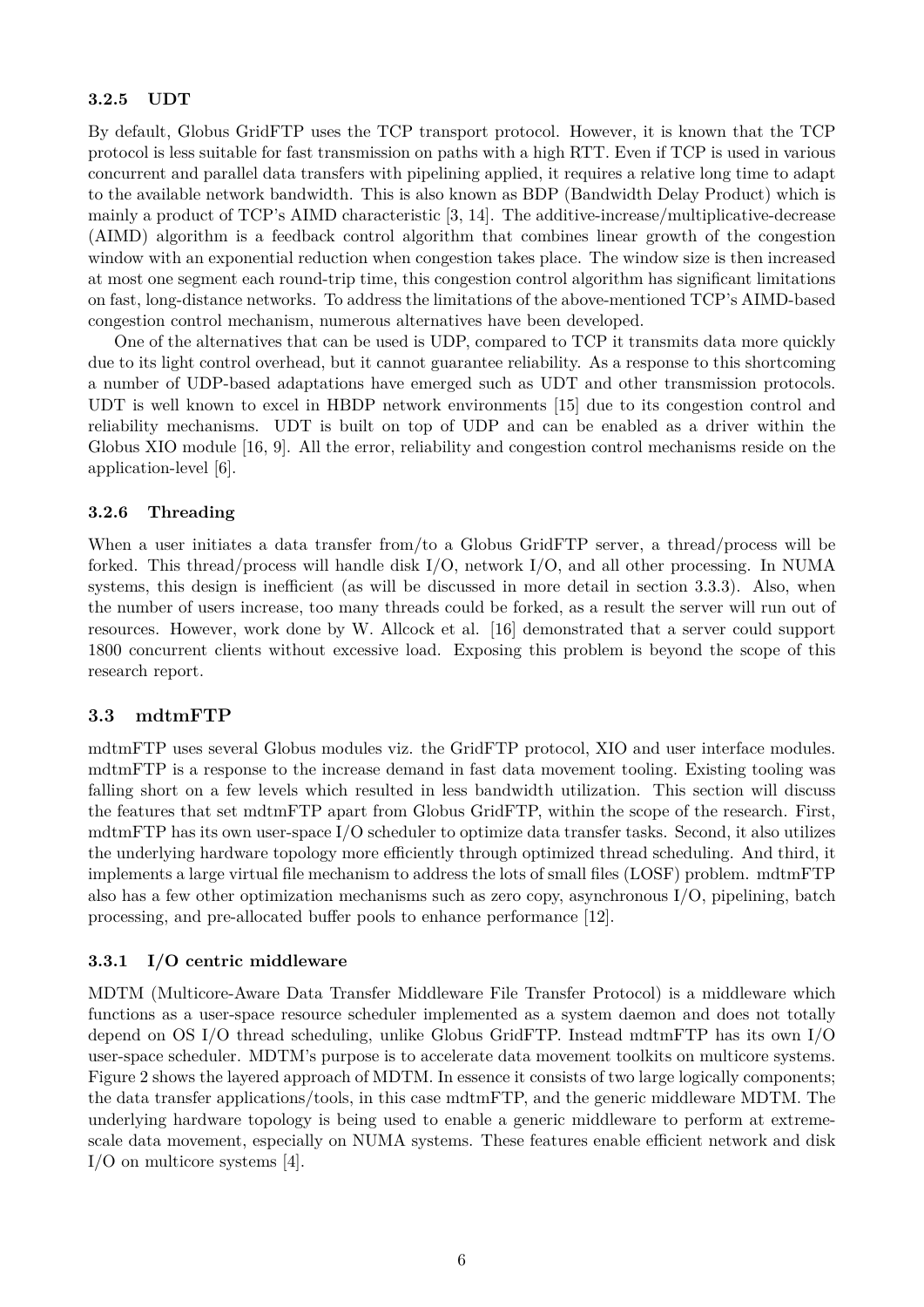



#### **3.3.2 Thread scheduling**

When in operation, the MDTM middleware daemon is launched which queries the system configuration and status on behalf of the MDTM application, i.e. mdtmFTP. Based on the configuration and hardware topology viz. I/O locality, NUMA and other factors, the MDTM middleware schedules and assigns system resources, according to the need of the application (hence pipelined I/O centric scheduling). During this operation, three types of threads are spawned; management threads, disk/storage I/O threads and network I/O threads. Respectively the first thread is used to execute and implement user requests. The last two threads execute the function of data access and transmission. These threads facilitate the I/O centric data transfer architecture. Threads are created to read and write data from disks or storage systems as well as sender and receiver threads to send and receive data via the NIC. The MDTM middleware uses cost functions for each resource (e.g., NIC or disk/storage) to select the nearest core. In abstraction, this cost function is comparable to the shortest path problem in graph theory. The Dijkstra's algorithm is used for this [17]. Once the most optimized paths between resources have been chosen it enforces I/O locality and avoids thread migrations. Thread migration would otherwise happen by OS scheduling, to load balance a thread over multiple processors (more about this in section 3.3.3).

#### **3.3.3 NUMA**

Existing data movement tools are limited by major inefficiencies when run on multicore systems. This is specially true for NUMA (Non-Uniform Memory Access) systems [2]. In such a design it becomes profitable to ensure data locality by scheduling threads on a certain NUMA node that has certain devices such as disks, NIC's and memory locally attached. Pinning threads to a NUMA node is also known as NUMA affinity. An operating system is often designed to load balance the threads over the multiple cores, this will create NUMA effects. These effects are a consequence when NUMA nodes use remote resources, i.e. not their locally attached resources. This affects performance since traveling between these NUMA nodes involves a cost in terms of latency. Thus running threads on remote I/O devices and memory banks, as well as remote CPU I/O access to I/O devices [18] should be avoided. This is the reason why mdtmFTP identifies itself as a pipelined I/O centric application rather than a monolithic one, i.e. Globus GridFTP. mdtmFTP makes use of the underlying hardware topology in a more efficient way by having each I/O thread pinned on the same NUMA node that has the relevant I/O device locally attached.

Also, two thread zones are created to prevent the interference of non-MDTM applications. mdtmFTP runs in its respective MDTM-zone while other applications are confined in the non-MDTM-zone. The performance requirements for the management threads are minimal and thus resides in the non-MDTM-zone, this thread is used to execute and implement user requests (section 3.3.2). This design reduces interference and results in optimum data transfer performance [12].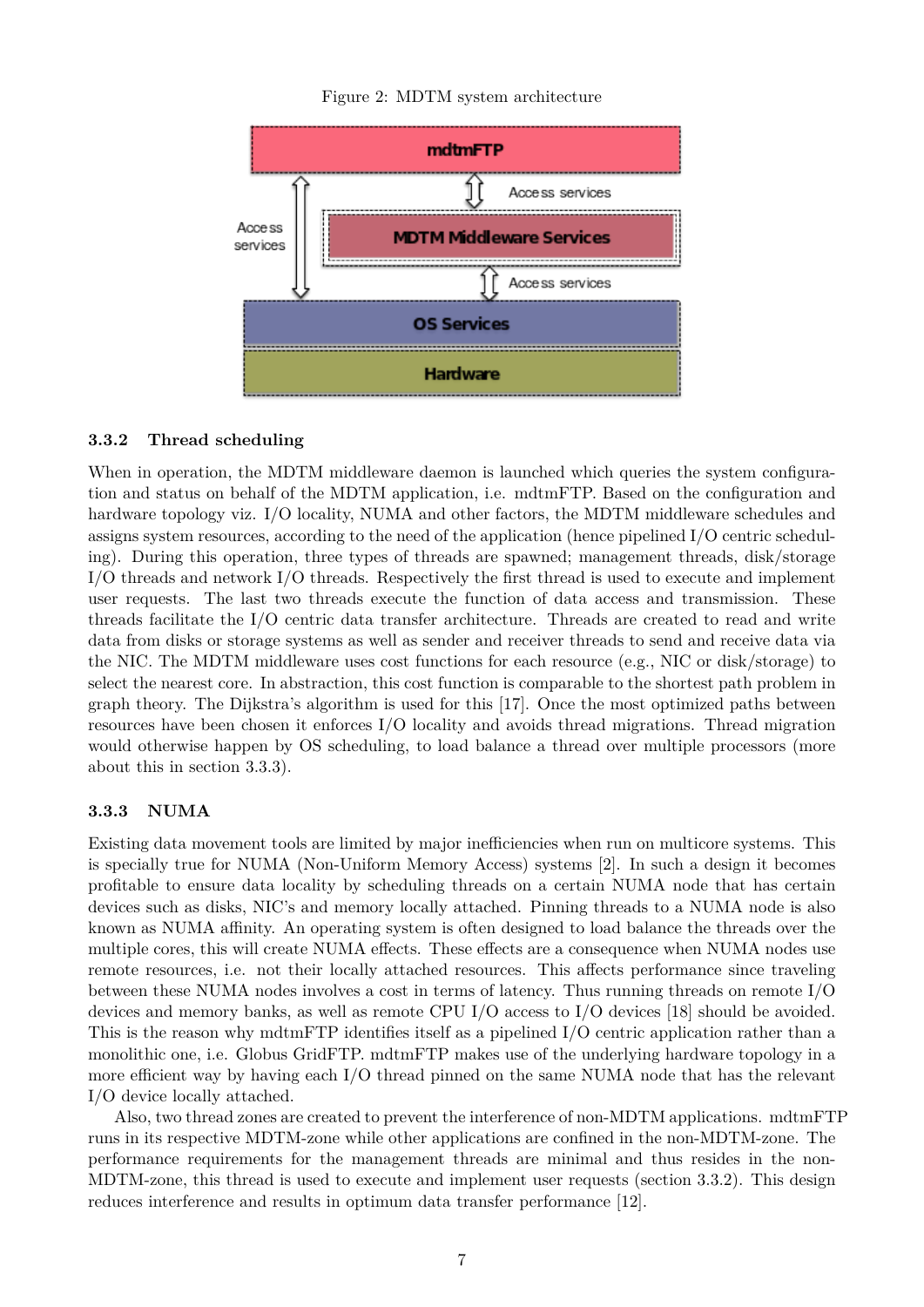# **3.3.4 Handling lots of small files**

Existing data movement tooling not only neglect the full utilization of the underlying hardware topology, but are also unable to effectively address the lots of small files (LOSF) problem [12]. Handling a data transfer with lots of small files generates a lot of file management overhead, i.e. OCRW (Open, Close, Read and Write) operations. Many data movement tooling use pipelining, concurrency or memory-hungry tar-based solutions for both small and large files. These solutions only improve the throughput by a fraction. mdtmFTP features a large virtual file mechanism which logically groups small files (regular files, folders, and symbolic links) and treats it as a segment of a single large virtual file. The segments of this larger virtual file are transferred together with a metadata file containing the file name, path, type, sequential start and end position information of the individual files within the segment. This speeds up the process because it eliminates the small file processing overhead and also the lots of per-file basis network transfers. These segments can then in turn be send by the MDTM scheduler in batches over multiple parallel TCP streams. This makes much faster data movement possible for LOSF situations [18]. The receiver does the reverse; when a data block is received, it reconstructs the data based on the metadata file and stores it to disk.

# **3.3.5 Direct I/O**

Direct I/O is a system-wide feature that supports direct reads/writes from/to a storage device to/from user memory space, bypassing system page cache. Buffered I/O is usually the default I/O mode enabled by most operating systems. With buffered I/O, the data is copied twice between storage and memory because of the page cache as the proxy between the two. If data is reused, the introduction of page cache could achieve better performance. But for bulk data transfer, data is seldom reused. Therefore Direct I/O would be a better choice for such a scenario.

#### **3.3.6 Splice**

Splice avoids data copies within the kernel. It is a feature that moves data directly from storage to the NIC (sender side), or from NIC to storage (receiver side) using PIPE [19] within the kernel.

#### **3.3.7 Pipelining, concurrency, parallelism and third-party transfers**

Since mdtmFTP uses the Globus GridFTP module it shares some common features like pipelining, parallelism and third-party transfers. These are discussed in more detail in section 3.2. As an additional feature, mdtmFTP also supports a third-party option for recursive folder transfers, Globus GridFTP does not. Furthermore, the way mdtmFTP handles pipelining, parallelism and concurrency is different. As already mentioned in section 3.3.1, mdtmFTP has an I/O centric design. A data transfer job involves network and disk I/O operations, which are executed in one or multiple network I/O threads and disk I/O threads, in a parallel and pipelined manner. The number of I/O threads allocated to each I/O device (disk, NIC) is based on the capacity of the device. For example; 1 or 2 network I/O threads are assigned for a 10GE NIC, 4 network I/O threads for a 40GE NIC. For a mdtmFTP server, no matter how many users run data transfer from/to the server, the number of I/O threads are fixed. This design scales well with multiple users.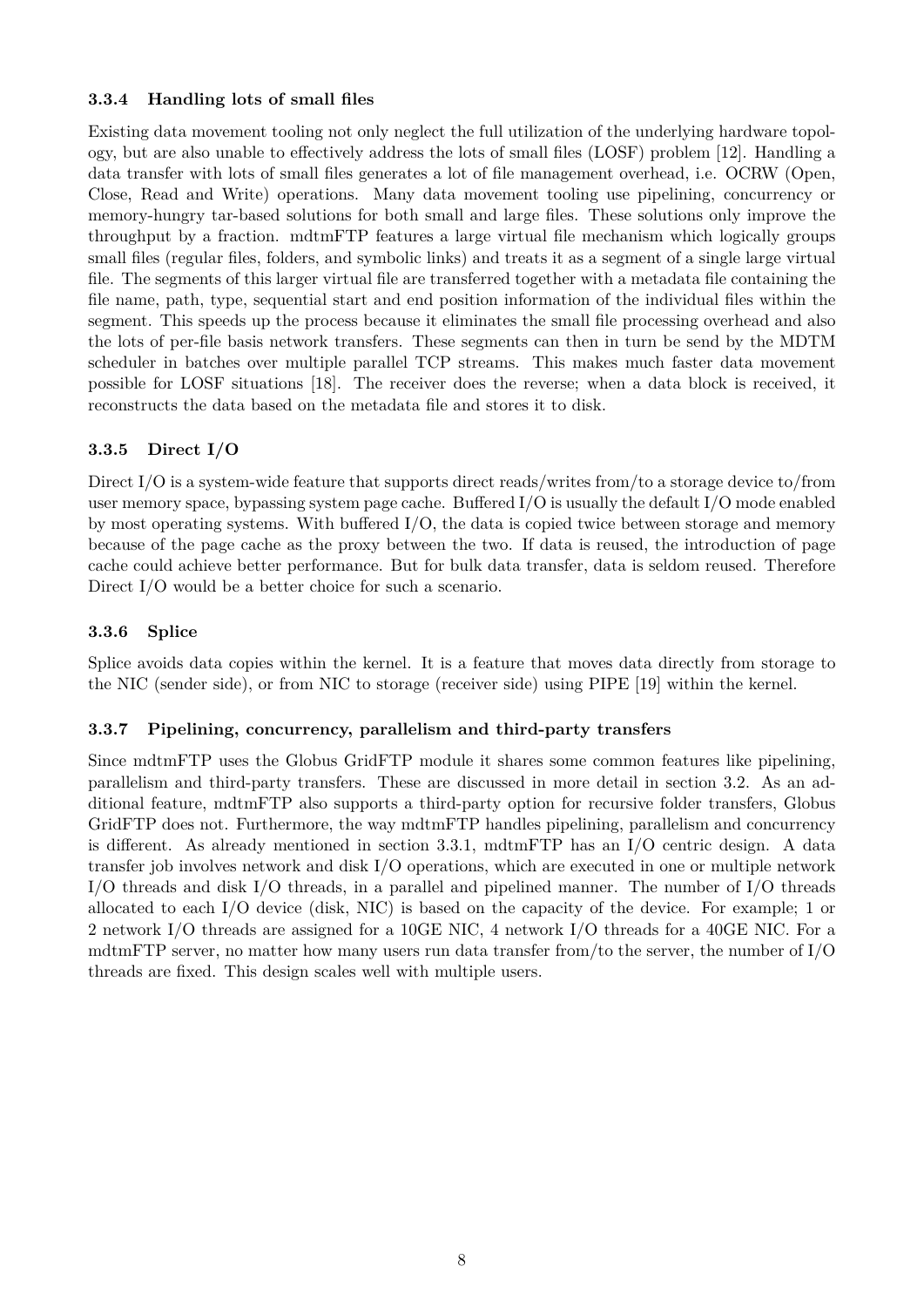# **3.4 Network**

Figure 3 illustrates the direct layer 2 connection between Amsterdam and Chicago. For the duration of the experiments an exclusive reservation was arranged for the full 100 Gbit/s bandwidth. Access to performance metrics could only be measured on the DTN's, no access was provided to the switches. All DTN's had CentOS 7 installed.



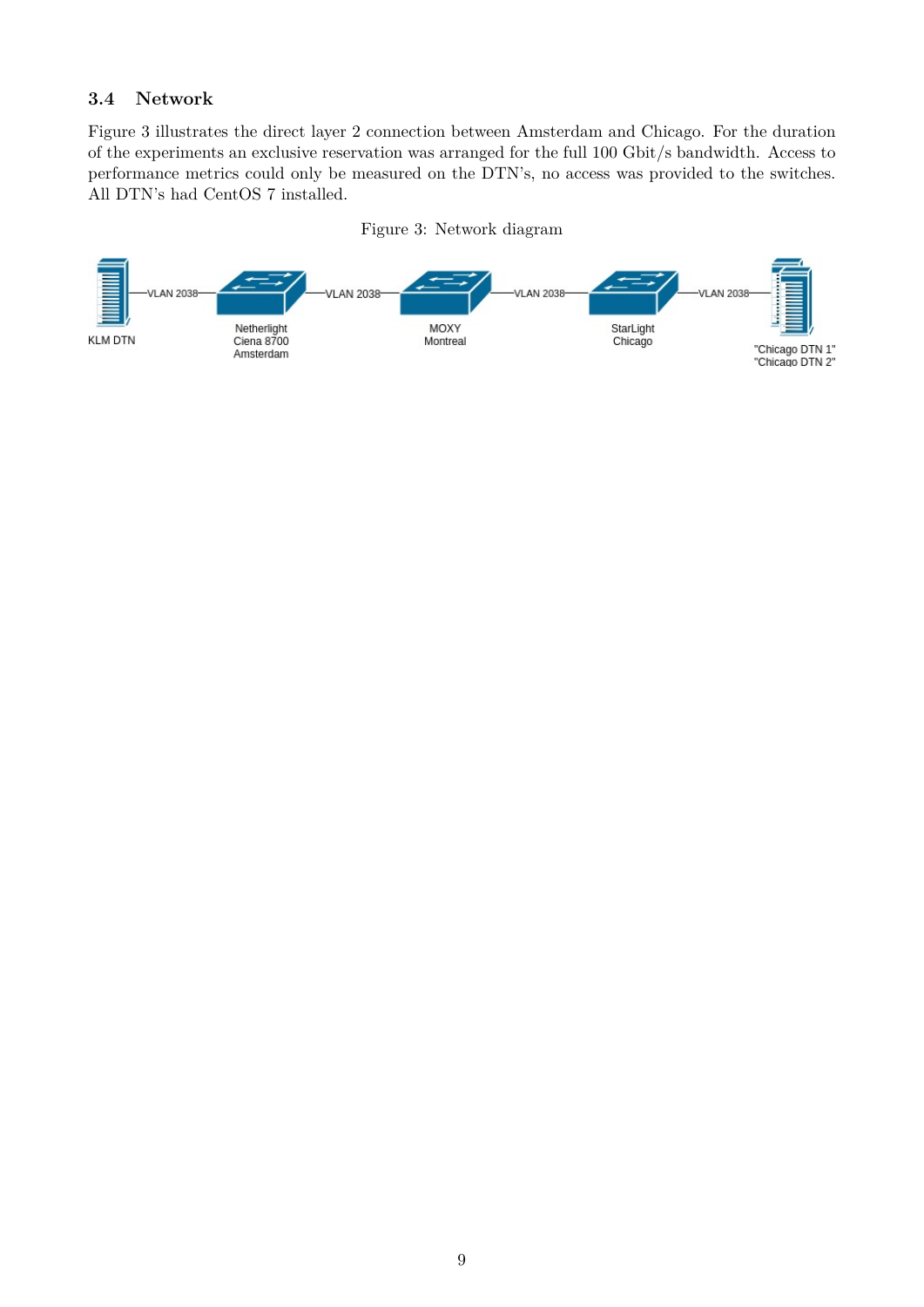# **4 Methodology**

This section describes how the results were gathered.

### **4.1 Capabilities of the test environment**

In order to make an informed evaluation of the experiment results, the capabilities of the network and disks need to be known. For the network an iPerf [20] test was used as a baseline for the network performance. In figure 4 the iPerf results are graphed with incremental parallel streams (indicated on the X axis). The thick line indicates the default CentOS 7 network settings which includes the Cubic TCP congestion algorithm and the default TCP buffer sizes. The dotted line represents the tweaked parameters which were taken from the Chicago DTN's. These tweaks include using the HTCP TCP congestion control algorithm, TCP window scaling, fair queuing and increased TCP buffer sizes. Since network tuning was not part of the scope and the Chicago DTN's were already configured to do transatlantic experiments with CERN, the Chicago DTN network tweaks were also applied to the KLM DTN. The sanity of these settings were verified with the recommendations of ESnet [21]. With 32 parallel streams on the dotted line, representing the tweaked configuration, a throughput of 5500Mbit/s is realized. Note that this is just a baseline to show the performance impact of the network tweaks on the KLM DTN, the throughput of iPerf doesn't guarantee an absolute minimum or maximum of the bandwidth. Different applications and data transfers can influence the throughput.



Figure 4: iPerf baseline results

With a baseline of the network performance known it then becomes important to verify if disk performance is able to theoretically saturate the link. Table 1 lists the collected performance metrics obtained with bonnie  $+$  [22]. The KLM DTN displays the highest read performance, it therefore took on the server role because it's able to provide twice the speed that a single Chicago DTN's disk can write. These roles will also scale better with the third-party data transfers (section 3.2.4).

|  |  | Table 1: Disk performance of DTN's |  |  |
|--|--|------------------------------------|--|--|
|--|--|------------------------------------|--|--|

|                                 |                                   | KLM DTN $\vert$ Chicago DTN 1 $\vert$ Chicago DTN 2 |                  |
|---------------------------------|-----------------------------------|-----------------------------------------------------|------------------|
| Max read speed                  | $\sim$ 1500 MB/s $\sim$ 1000 MB/s |                                                     | $\sim$ 1200 MB/s |
| Max write speed $\sim 800$ MB/s |                                   | $\sim$ 700 MB/s                                     | $\sim$ 700 MB/s  |
| $\#$ disks                      |                                   |                                                     |                  |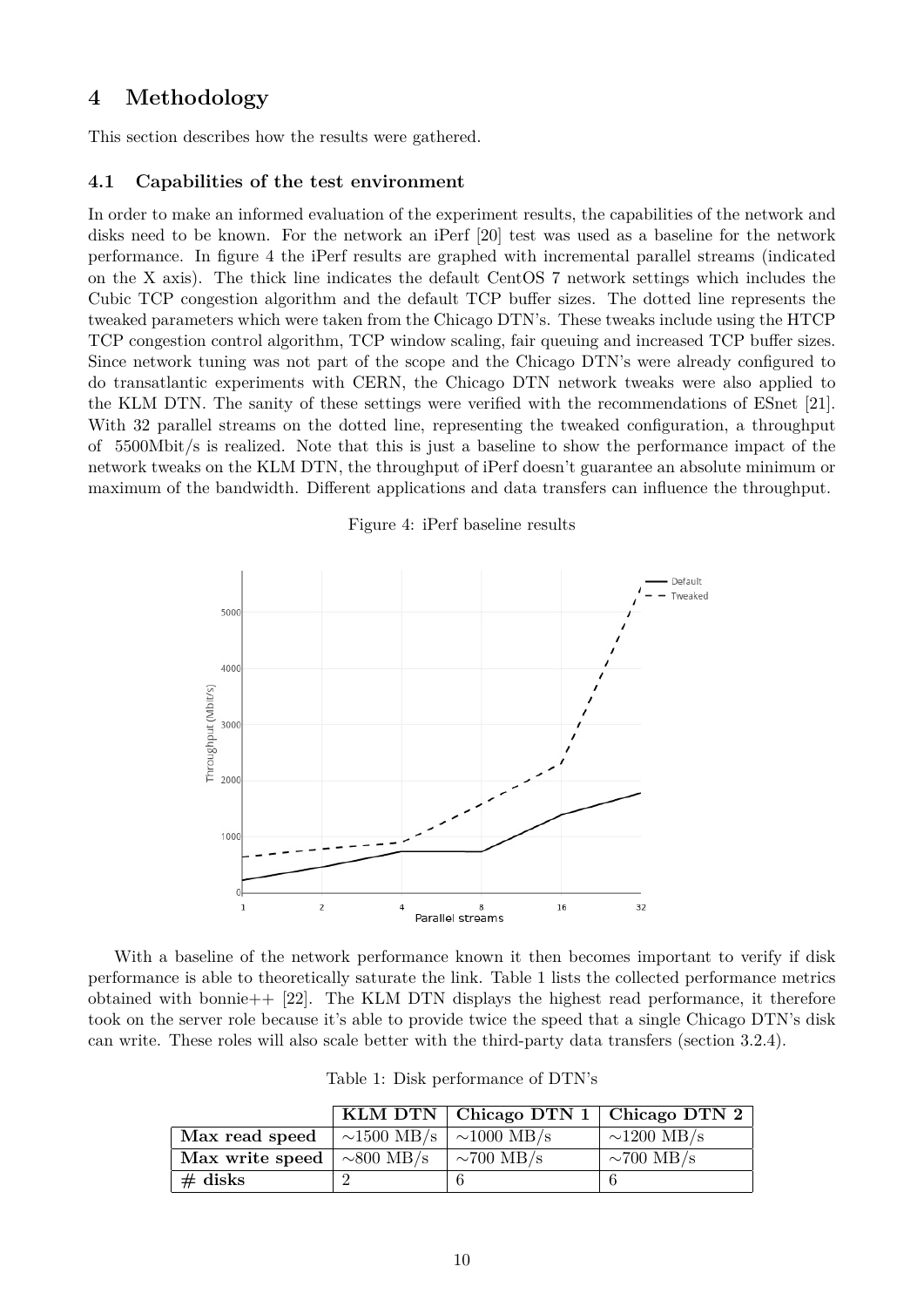#### **4.2 Expose behavior of the data transfer tools**

As stated in the scope (section 1.4), several data transfers are needed of different sizes and quantity to measure the capabilities of mdtmFTP and Globus GridFTP. A file size of 100GB contiguous data (generated with dd with /dev/zero as a source) cannot be transmitted within a single TCP window (with TCP Window Scaling enabled the maximum size is 1GB). It therefore needs to send multiple data packets, this exposes BDP (Bandwidth Delay Product) effects [23]. This data set will expose the efficient utilization of the bandwidth available.

For the LOSF experiment the GIMP git repository [24] was used which has a total size of 501MB. This git repository contained 8577 files, 258 directories with an average file size of 100KB. These data properties expose the overhead of lots of small files management (as explained in section 3.3.4).

The KLM flight data consists of 30 encrypted zip files with an average file size of 15MB, with a total directory size of roughly 500MB. These data properties also expose the overhead of lots of small files management, but since the average file size is larger the overhead should be less. The experiment results should reflect this by having a faster TTC.

#### **4.3 Performance measurement**

Performance metrics were collected on both the network level and application level. This was done because having a high throughput on the network level doesn't always mean that the application is also capable of processing the data at the same pace. This processing time needs to be taken into account since it affects usability. The TTC was measured in seconds from the point the command was issued to the point an exit 0 was returned.

Network performance was measured on the KLM DTN with collectd [25], with a metric collection interval of 5 seconds and a retention of 90 days. The network send and receive metrics were collected from the network interface as octets (bytes). Other metrics that were collected include packet loss, RAM and CPU usage of the KLM DTN. This data was collected to analyze the throughput realized and evaluate the TTC metrics in more detail.

#### **4.4 Experimentation and expected results**

The experiments were repeated 10 times to observe any deviations in the results. Before each data transfer experiment, the buffers and caches were dropped on the involved DTN's. This was done to prevent caching and hence create inconsistent performance results. As discussed in section 4.1, the KLM DTN took on the server role due to its superior read speed. For all experiments 4 parallel streams (section 3.2.1) were used for both Globus GridFTP and mdtmFTP [26]. Because the parallel streams are enabled, it enables *Mode E* which stands for extended block mode. This mode is used to send data as blocks over the data channels. Both mdtmFTP and Globus GridFTP have support for *Mode E*.

#### **100GB file transfer + third-party data transfer experiment**

For large contiguous file transfers there are a few additional features that can be enabled to improve performance for mdtmFTP; Splice and Direct I/O (section 3.3.5 and 3.3.6). These features will also be tested in third-party mode. It is expected that these features will shorten the TTC for mdtmFTP. It's not expected to encounter thread scaling issues, although mdtmFTP is better designed to handle multiple users (section 3.2.6 and 3.3.7), the experiments are too small to expose these effects.

#### **LOSF and KLM flight data transfer experiment**

Concurrency is a feature that could greatly benefit performance with lots of OCRW (Open, Close, Read and Write) operations by spreading the tasks over multiple concurrent processes (section 3.2.2). Globus GridFTP can set several concurrency levels. Based on previous work by E. Yildirim et al. [27] and initial experimentation, a concurrency level of 2 and 4 will be used. Adding too many concurrent processes wastes resources without getting additional performance in return. By testing two different concurrency levels, a trend could be visible, indicating the effect on the TTC. Pipelining (section 3.2.3) can assist in making latency transparent and is well suited for data transfers involving lots of files. It is expected that by adding extra concurrency and pipelining, the TTC shortens. If pipelining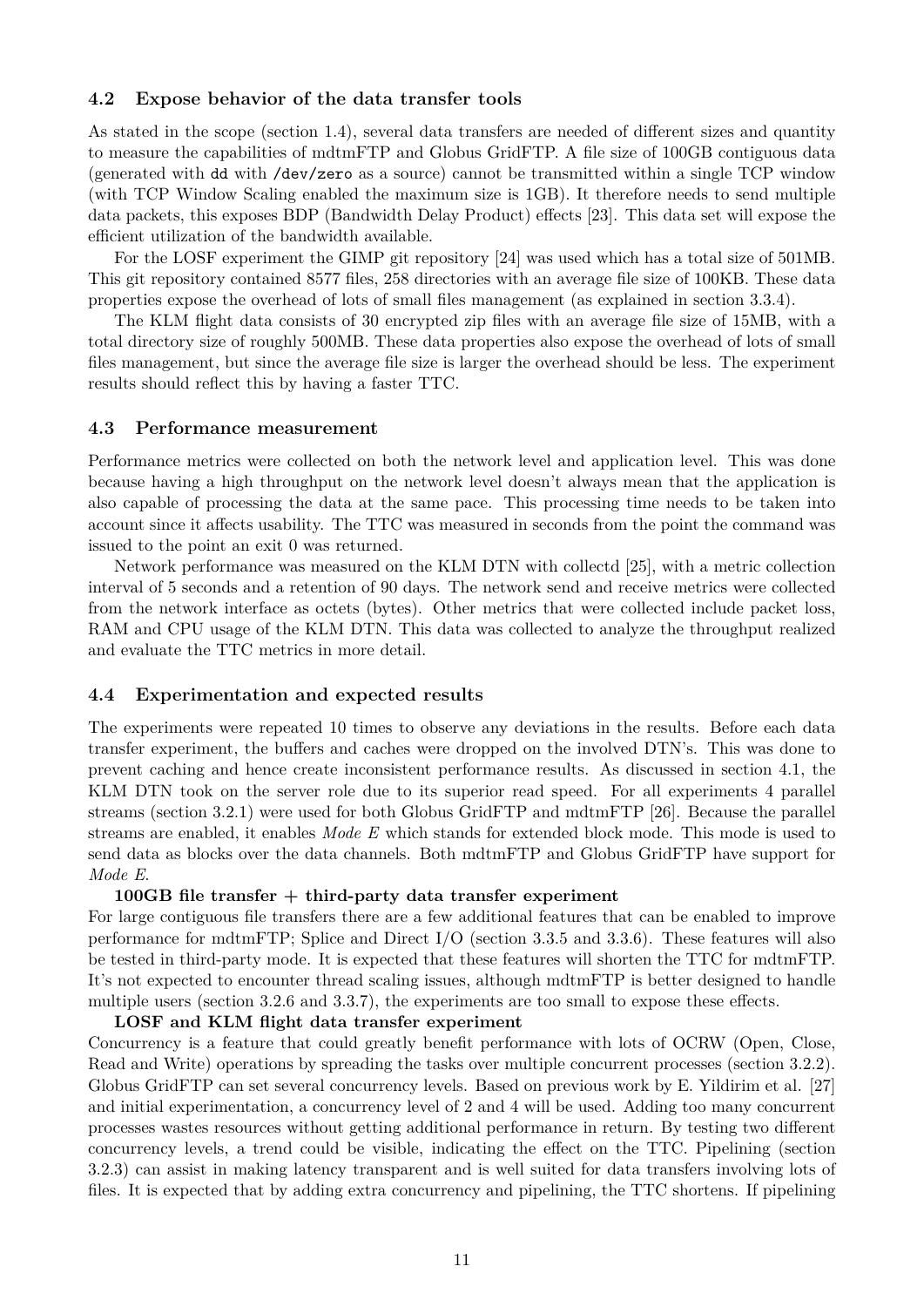doesn't shorten the TTC then latency is most probably not a negative key performance factor in this experiment.

mdtmFTP also shares these above mentioned features albeit improved, in the sense it is designed to be aware of the hardware topology (section 3.3.7), an additional feature that could greatly improve performance is the large virtual file mechanism (section 3.3.4). This feature is expected to create a major performance boost compared to handling files on a one-by-one basis. Also the hardware topology awareness of mdtmFTP should give a performance boost, as discussed in section 3.3.3. Direct I/O is expected to improve performance since files will not be reused (section 3.3.5). Splice can speed up the process by putting files from disk directly onto the NIC (section 3.3.6).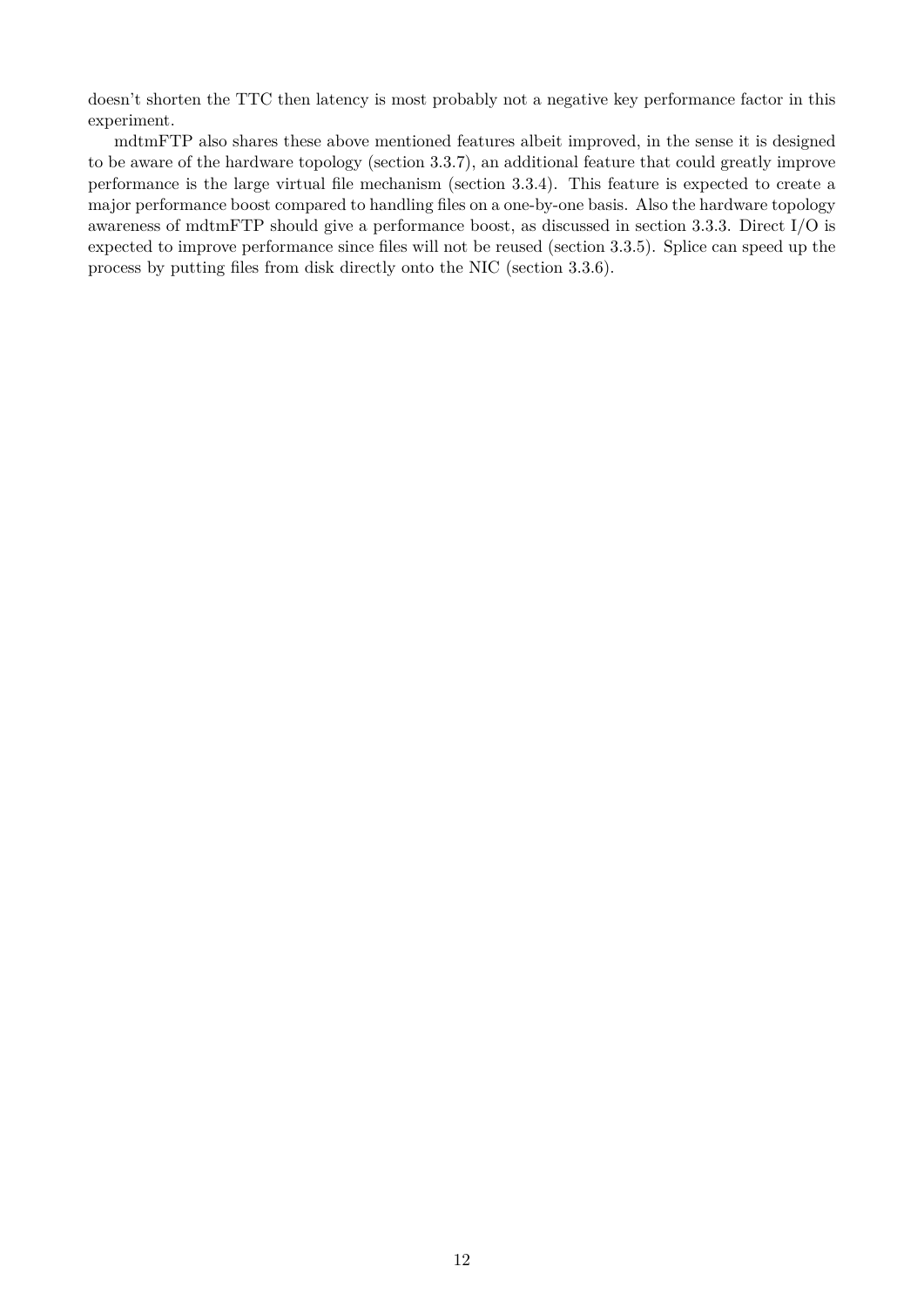# **5 Results and discussion**

This section shows and discusses the results. The graphs are included as attachments in section 8. The TTC metrics are displayed in boxplots to illustrate the TTC distribution of the repeated experiments. The TTC is displayed in seconds where a lower TTC is considered better. The throughput is displayed in line graphs and is only used for the third-party data transfers to show the throughput behavior and the average and maximum throughput. The throughput in the line graphs are displayed in bytes where more is better. The Splice functionality in mdtmFTP crashed and is therefore not included in the graphs.

# **5.1 100GB experiment**

Figure 5 shows the TTC of a single 100GB node-to-node data transfer. This transfer was done from the KLM DTN to the Chicago DTN 2. The boxplot shows that Globus GridFTP performs better, with an average of 6 seconds faster TTC. With Direct I/O enabled, mdtmFTP is able to come close to Globus GridFTP's faster performance. This is interesting since Globus GridFTP doesn't have the benefit of bypassing the operating system's page cache, which Direct I/O allows.

# **5.2 100GB third-party experiment**

The following experiments were done in third-party mode, where the Chicago DTN 1 was taking on the client role and the KLM DTN and Chicago DTN 2 took on the server role. From the 2 KLM DTN disks, 6 100GB files were transferred (each drive transferred 3 of the 6 files) concurrently to the 6 disks of the Chicago DTN 2.

Table 2 gives a brief overview of the TTC metrics per third-party data transfer. With UDT enabled, Globus GridFTP performs roughly 40% better than with TCP enabled. In figure 6 the TCP slow start is visible and the throttling back and forth in throughput, which is typical for TCP. An average of 1 GBps of additional throughput is realized with UDT enabled (figure 7). This confirms earlier findings of J. Bresnahan et al. [9]. However, an increase in CPU/RAM usage was not observed in contrast to TCP. Other UDT characteristics are visible, such as the ability to obtain and sustain a faster throughput. After 2 minutes there is a noticeable drop in throughput visible in figure 7. No packet loss or increase/decrease in system resources was recorded. It's therefore possible that the switches on the light path experienced a brief performance drop related to buffers. Repeated experiments displayed minor deviations in the TTC of these third-party data transfers.

mdtmFTP appears not to scale very well with third-party data transfers, this is in contrary of work done by L. Zhang et al. [11, 12]. Direct I/O does improve performance by about 80%. Without Direct I/O performance starts out fairly well but then collapses after roughly 30 seconds. CPU/RAM did not display a sudden increase in usage around that time. Having Direct I/O disabled seems to have a negative performance impact. This is surprising since mdtmFTP is designed to scale better with multiple clients in contrast to Globus GridFTP. Furthermore, Globus GridFTP lacks the Direct I/O feature, this does not seem to affect performance. The Direct I/O feature, or other features might be experiencing bugs which are exposed in the research test environment.

| Experiment                   | $\bf TTC$ | Max throughput | Average throughput |
|------------------------------|-----------|----------------|--------------------|
| Globus GridFTP with TCP      | 195       | $5.517$ GBps   | $3.589$ GBps       |
| Globus GridFTP with UDT      | 161       | $6.571$ GBps   | $4.486$ GBps       |
| mdtmFTP without Direct $I/O$ | 520       | 3.989 GBps     | $1.367$ GBps       |
| mdtmFTP with Direct $I/O$    | 215       | $4.566$ GBps   | $3.262$ GBps       |

Table 2: Third-party performance overview

# **5.3 LOSF experiment**

The following experiments expose the tools ability to handle the LOSF problem. In figure 10 the performance with a concurrency level of 2 is illustrated. It can be concluded that TCP performs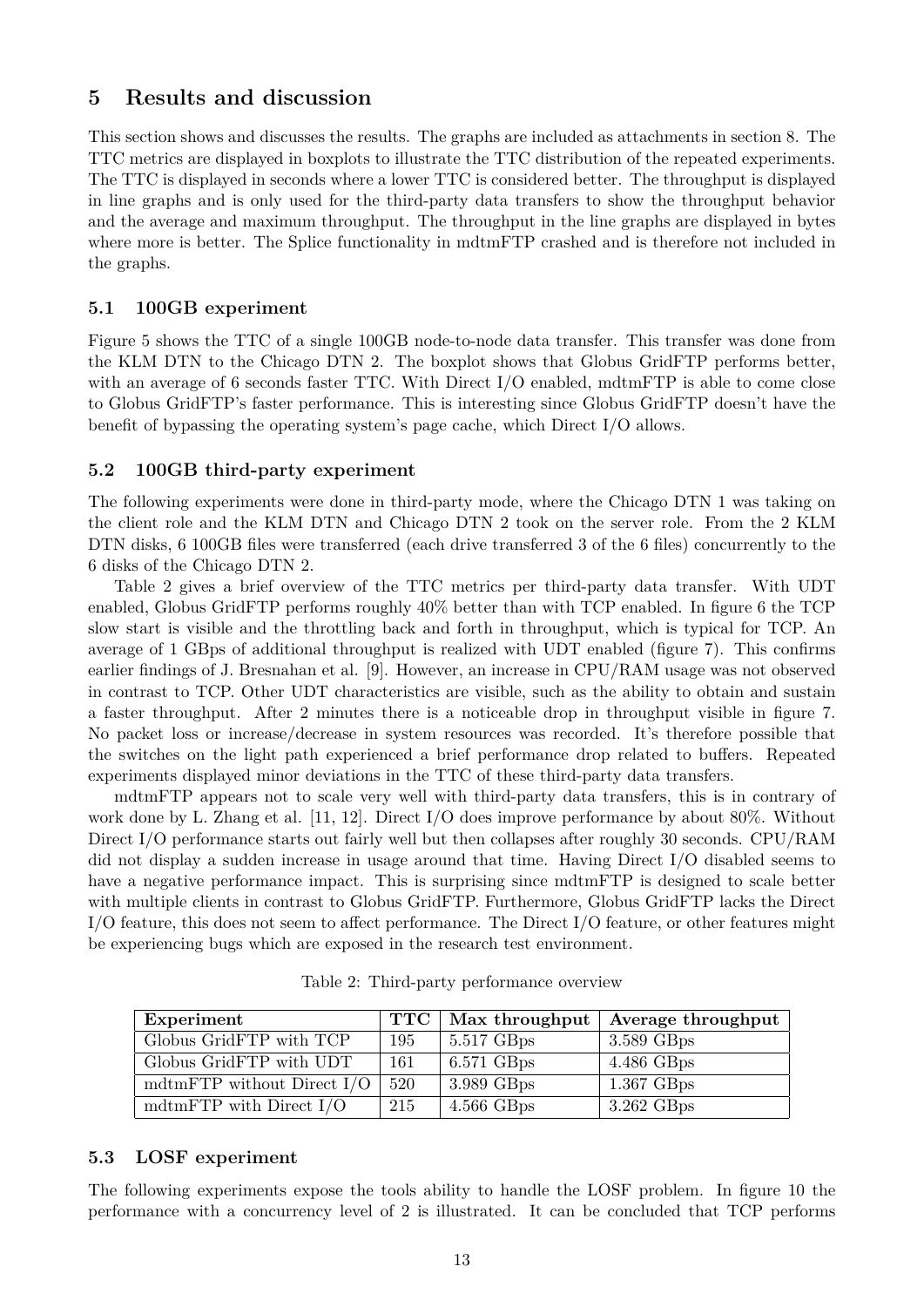slightly better than UDT. Adding pipelining doesn't lower the TTC significantly, from that observation it can be concluded that network latency isn't affecting performance in this experiment, but rather the overhead involved with handling LOSF. This becomes more apparent in figure 11, which uses a concurrency level of 4. This increased level of concurrency allows Globus GridFTP to handle the overhead of LOSF more efficiently.

mdtmFTP also shows an improvement in performance with Direct I/O enabled for LOSF as illustrated in figure 12. It also becomes apparent that the large virtual file mechanism of mdtmFTP shortens the TTC almost by a factor of 10. This verifies earlier work done by L. Zhang et al. [11, 12] which concluded that this mechanism greatly increases performance by removing much of the overhead involved with LOSF.

### **5.4 KLM flight data experiment**

As seen in figure 13, with a concurrency level of 2 and 4 the performance differs on average a few seconds for both UDT and TCP. However, again it can be concluded that UDT performs poorly with LOSF compared to TCP. The aggressive nature of UDT to increase throughput doesn't benefit the LOSF transfer use cases. However, when parallelism is added in figure 14, the performance metric landscape changes dramatically. On average the TTC increases for all experiments, except for UDT with a concurrency level of 2 and pipelining enabled. This is interesting since this puts Globus GridFTP on equal terms with mdtmFTP, as can be seen in figure 15. Taking into account the performance benefits and trade-offs of concurrency and pipelining, it could be concluded that a concurrency level 4 creates congestion in processing these transfers and could be considered wasteful. Furthermore, pipelining hides the latency of the light path for UDT and improves performance. mdtmFTP has on average a TTC of 5 seconds, just like Globus GridFTP with a concurrency level of 2 and pipelining enabled. With larger files (roughly 10MB) in an LOSF experiment, Globus GridFTP is able to perform much better since this lowers the overhead of handling short period data transfers, as was expected in section 4.2.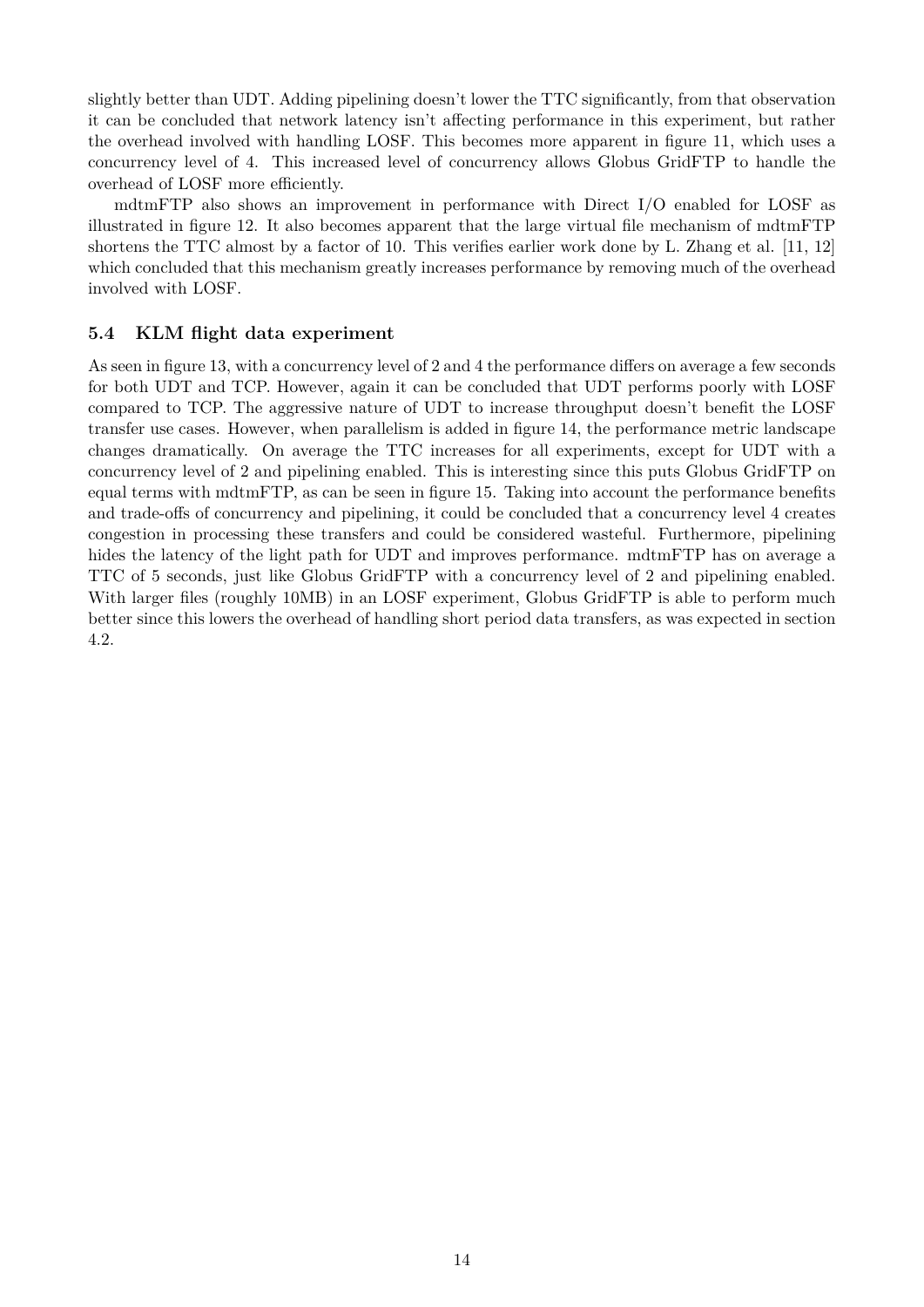# **6 Conclusion**

In this research report the performance capabilities were identified of mdtmFTP and Globus GridFTP over both TCP and UDT. Based on the gathered results, the main following three conclusions can be drawn. 1) For 100GB GB large contiguous file and third-party transfers it can be concluded that Globus GridFTP over UDT is performing best. Globus GridFTP is on average 75% faster in thirdparty mode than mdtmFTP fastest configuration (Direct I/O enabled). And 2) mdtmFTP is clearly benefiting performance from its large virtual file mechanism for LOSF and KLM flight data transfers. However, 3) Globus GridFTP with a concurrency level of 2 and pipelining enabled performs equally well with KLM flight data transfers.

Furthermore, mdtmFTP is a very promising project in both features as in performance. Related work concluded better performance with mdtmFTP compared to Globus GridFTP on all levels. In the research test environment of this report, performance findings only concluded mdtmFTP as superior with LOSF experiments. It should be noted that a more modern Linux distribution (especially with a more recent kernel) could improve performance for mdtmFTP significantly. The KLM DTN node had the default CentOS 7 Linux 3.10 kernel installed. With a limited reservation time on the light path and difficult physical access to the data center, upgrading the kernel was considered too risky due to the possibility of permanent connection loss after a reboot. A recent kernel could benefit the stability of mdtmFTP, in particular the Splice functionality and performance as a whole. Further testing of mdtmFTP is needed to pinpoint the exact cause of performance differences compared to related work (section 2).

As a final conclusion is that the use of mdtmFTP in a production environment is not ready, based on a test environment consisting of CentOS 7 DTN's. Globus GridFTP over UDT provides higher throughput and a more mature user experience in terms of documentation and usability for large file transfers and KLM flight data.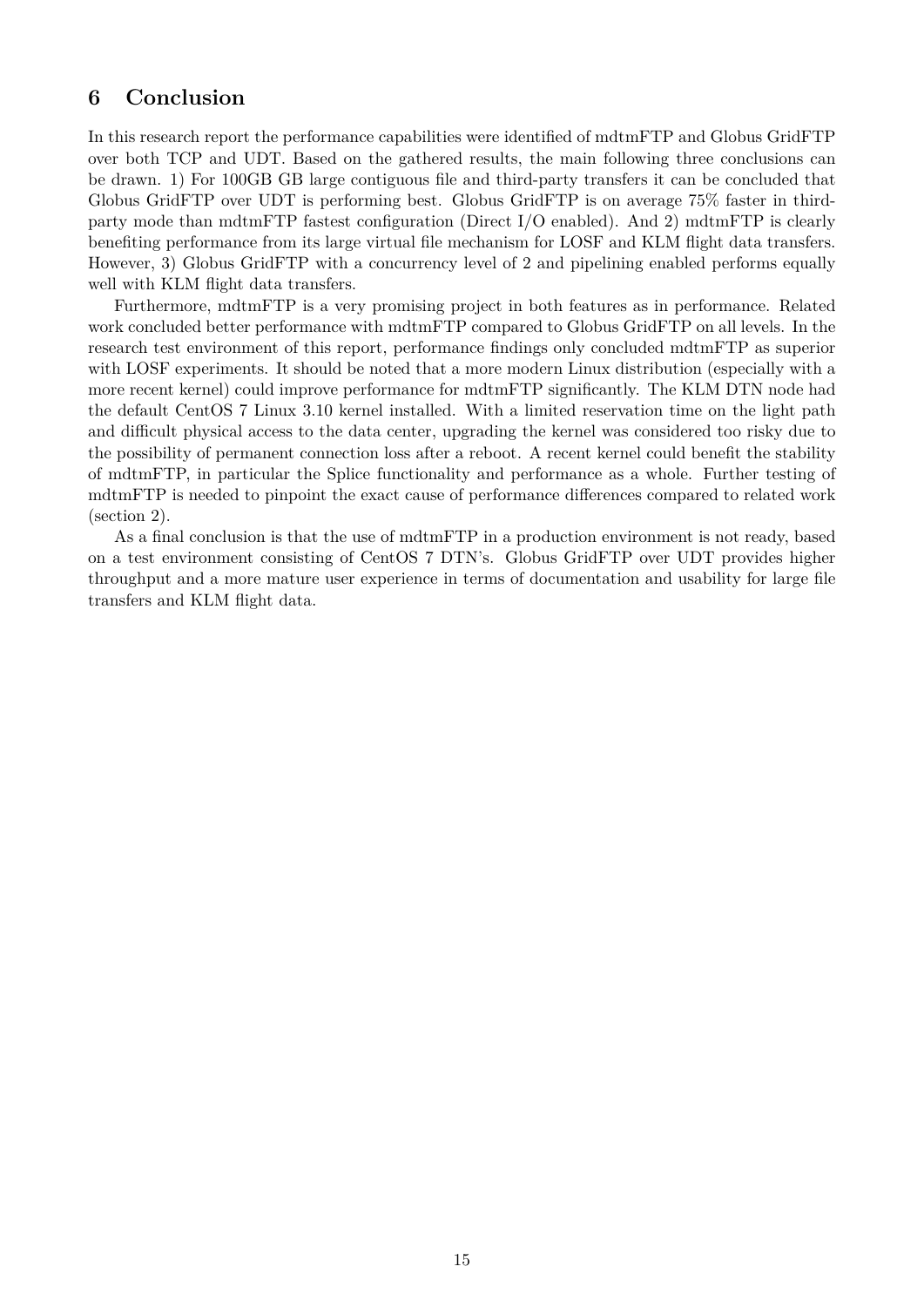# **7 Future work**

Further testing of mdtmFTP is needed, preferably on more recent Linux distributions, relative to CentOS 7, in order to establish a firm conclusion on its performance compared to Globus GridFTP. For a better comparison between TCP's abilities in contrast to UDT, further testing with TCP BBR [28, 29] (by default not available on CentOS 7) could provide a more balanced result. Furthermore, although strong efforts were taken to have a full reservation of the 100 Gbit/s bandwidth, there was no technically enforced reservation. Testing these findings on a true enforced reservation is needed to verify the results of this report.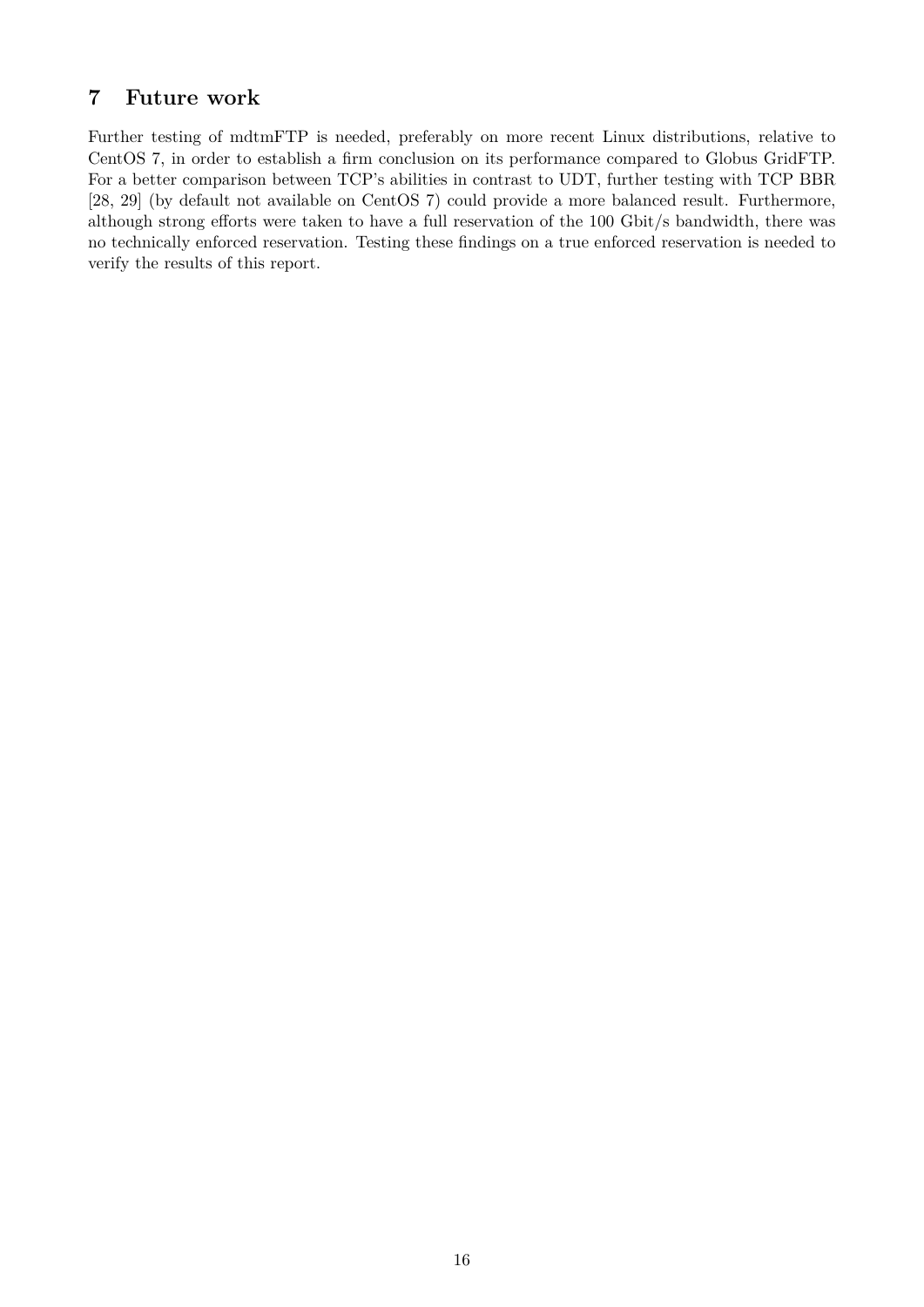# **8 Attachments**

# **8.1 100 GB transfer graph**



Figure 5: 100GB experiment

#### 100 GB Transfer (Globus GridFTP + mdtmFTP)

# **8.2 Third-party data transfer graphs**



Figure 6: 100GB experiment (Globus GridFTP with TCP)

avg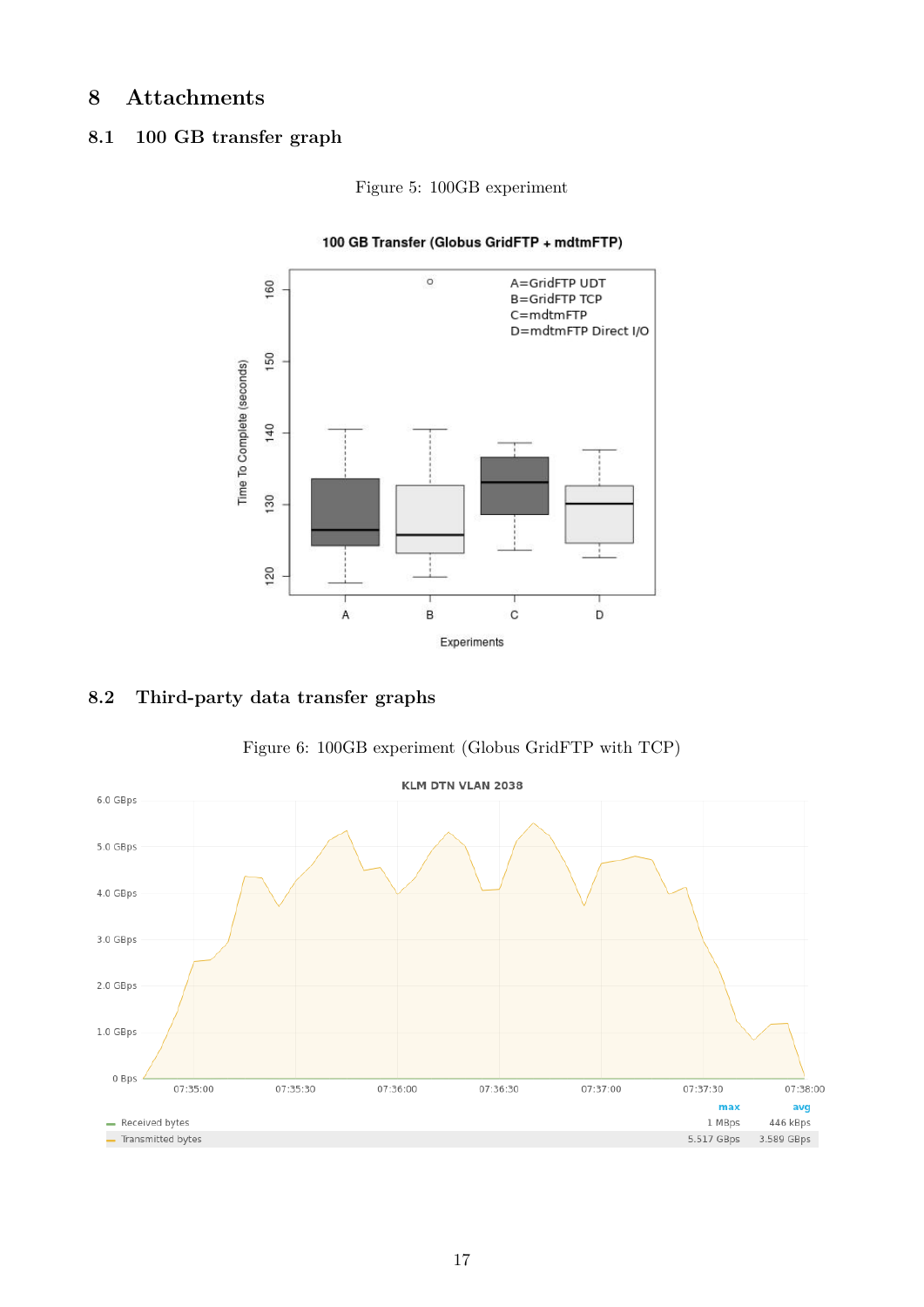

# Figure 7: 100GB experiment (Globus GridFTP with UDT)



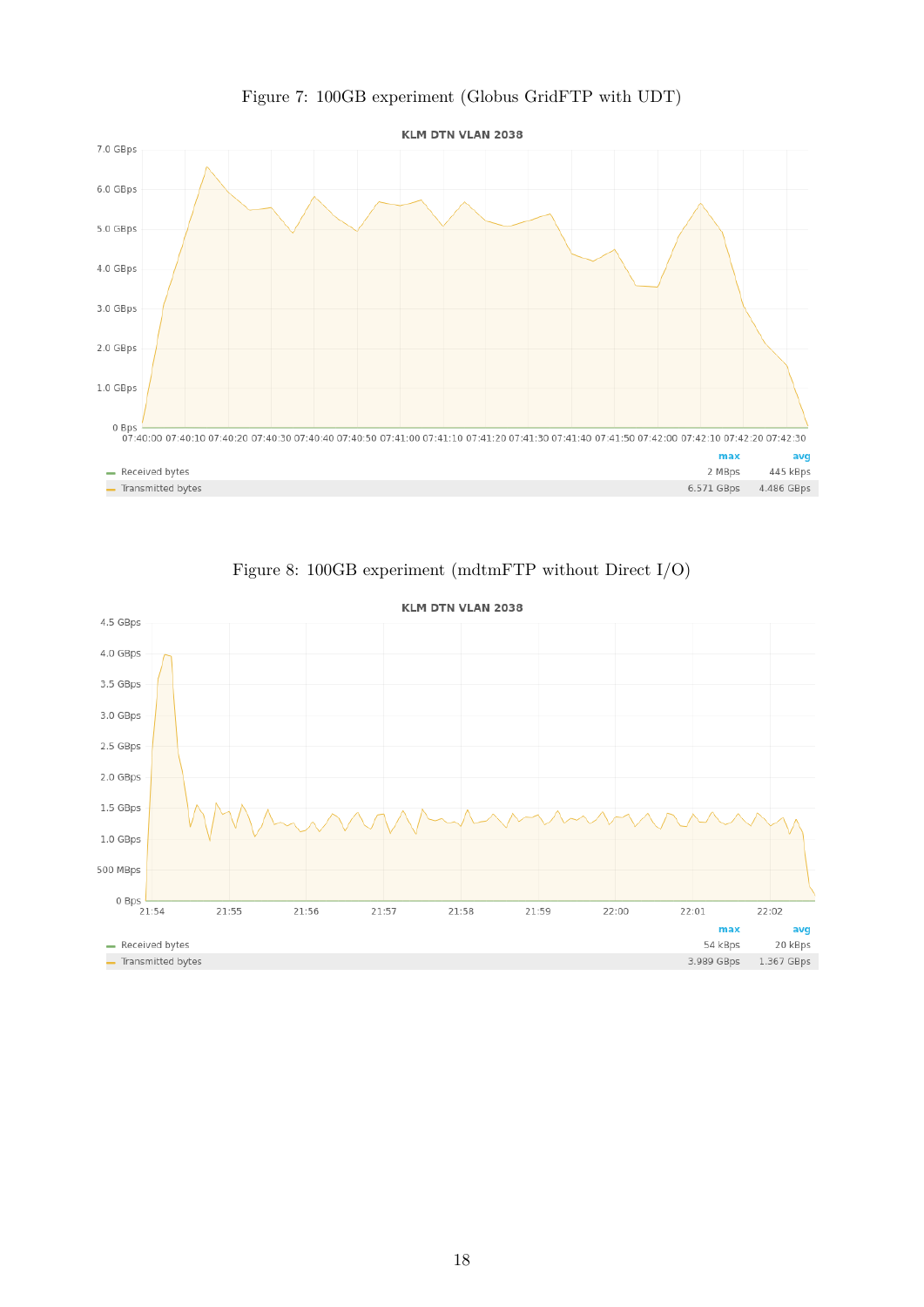

### Figure 9: 100GB experiment (mdtmFTP with Direct I/O)

# **8.3 LOSF data transfer graphs**





#### **GridFTP Experiments (LOSF) 1**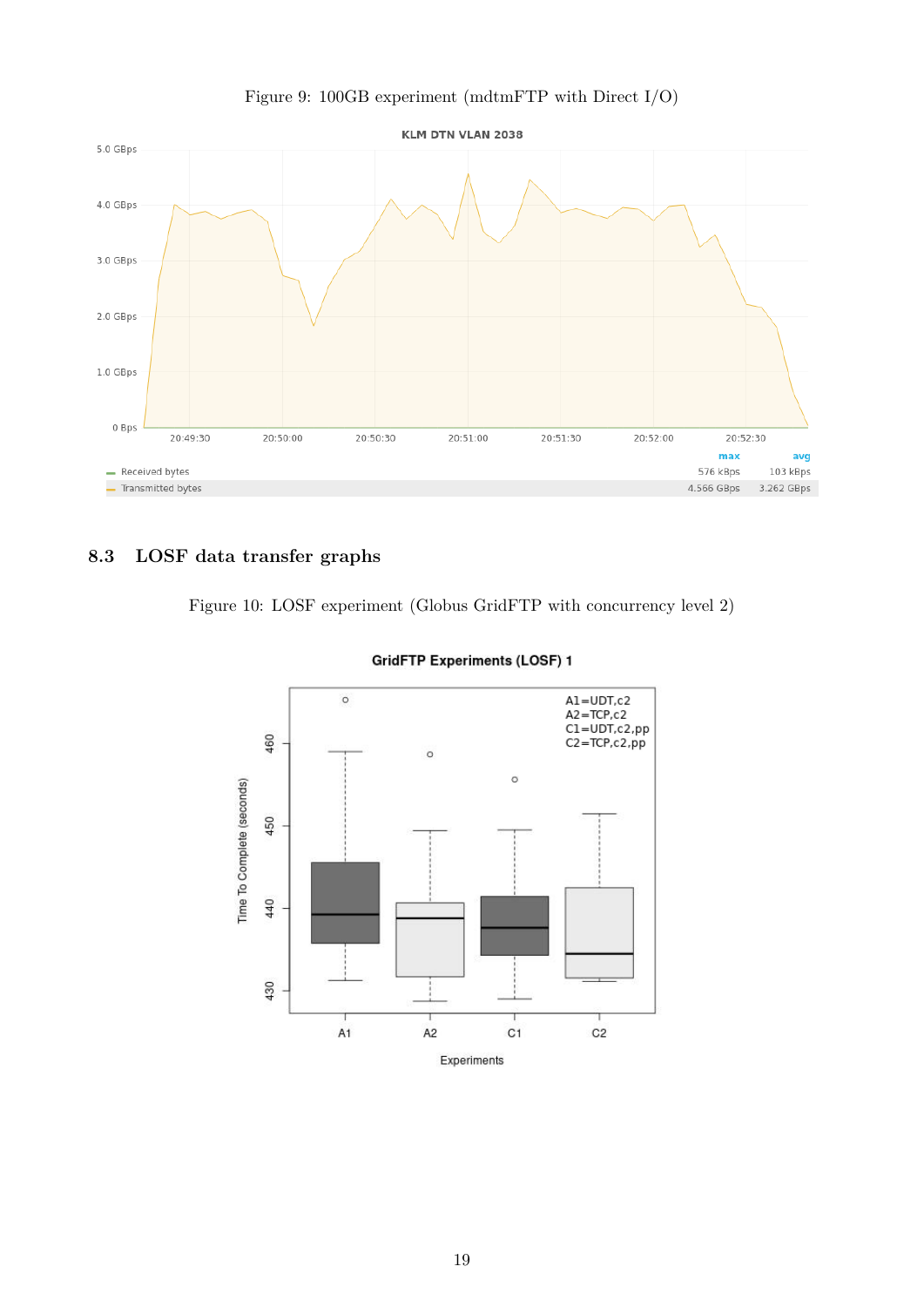### Figure 11: LOSF experiment (Globus GridFTP with concurrency level 4)



### **GridFTP Experiments (LOSF) 2**

Figure 12: LOSF experiment (mdtmFTP with and without Direct I/O)



#### mdtmFTP Experiments (LOSF)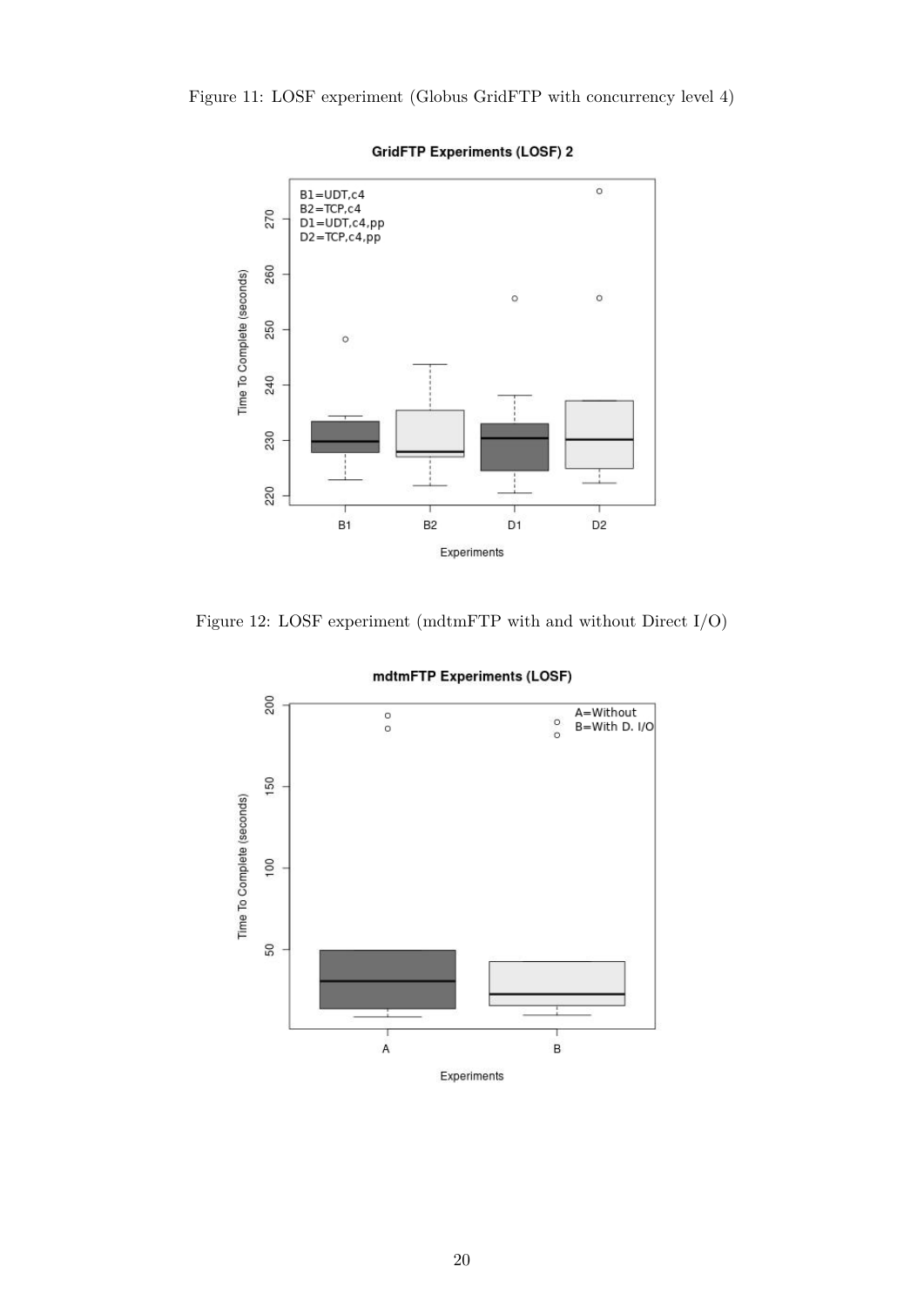# **8.4 KLM data transfer graphs**

Figure 13: KLM experiment (Globus GridFTP with concurrency level 2 and 4)



**GridFTP Experiments (KLM) 1** 

Figure 14: KLM experiment (Globus GridFTP with pipelining)



### **GridFTP Experiments (KLM) 2**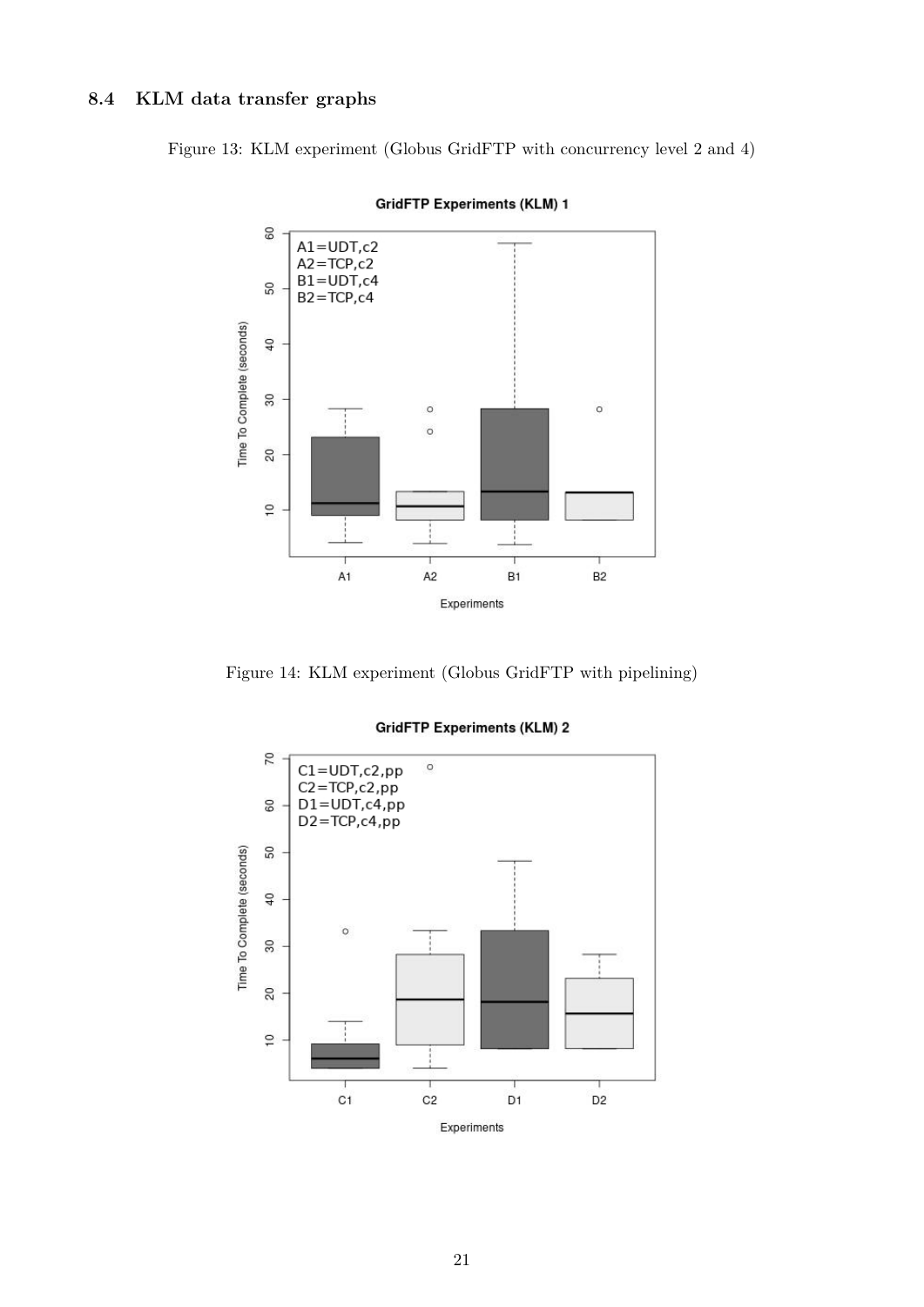



### mdtmFTP Experiments (KLM)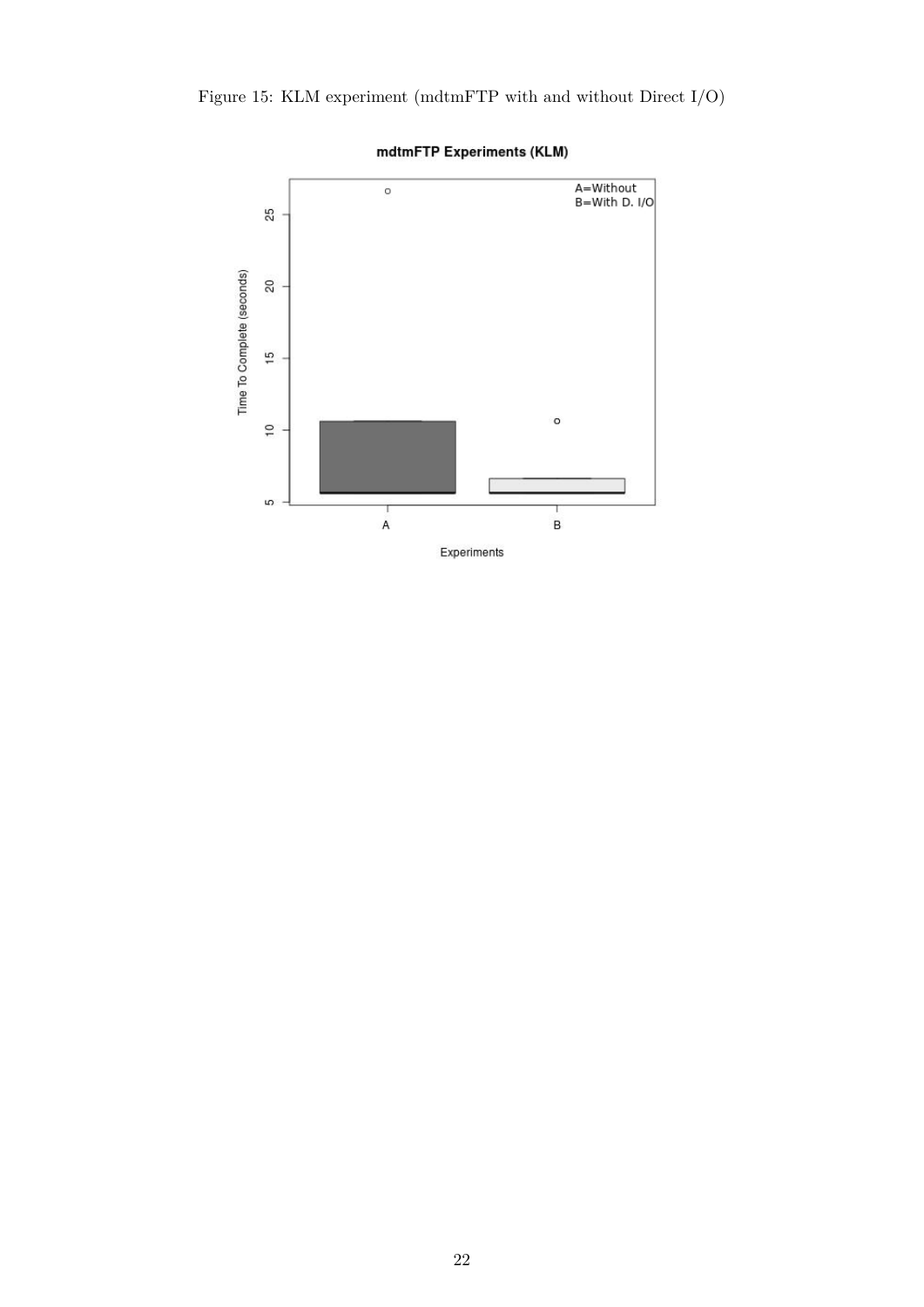# **References**

- [1] J. Bresnahan, R. Kettimuthu, and M. Link, "Harnessing Multicore Processors for High Speed Secure Transfer," *High-Speed Networks Workshop*, 2007.
- [2] N. Manchanda and K. Anand, "Non-uniform memory access (numa)," *New York University*, vol. 4, 2010.
- [3] D. An, J. Park, G. Wang, and G. Cho, "An adaptive UDT congestion control method with reflecting of the network status," in *Information Networking (ICOIN), 2012 International Conference on*. IEEE, 2012, pp. 492 – 496.
- [4] (2018) What is mdtmFTP. Date visited; February 7th 2018. [Online]. Available: http: //mdtm.fnal.gov/
- [5] GridFTP key concepts. Date visited; February 7th 2018. [Online]. Available: http: //toolkit.globus.org/toolkit/docs/latest-stable/gridftp/key/
- [6] R. L. Grossman. (2010) UDT: A Transport Protocol for Data Intensive Applications. Date visited; February 7th 2018. [Online]. Available: https://tools.ietf.org/html/draft-gg-udt-03
- [7] (2016) MRO Survey 2016. Date visited; January 30th 2018. [Online]. Available: http://www. oliverwyman.com/our-expertise/insights/2016/apr/mro-survey-2016.html#.VwOuAU3fPDd
- [8] Netherlight. Date visited; February 11th 2018. [Online]. Available: https://www.surf.nl/en/ services-and-products/netherlight/index.html
- [9] J. Bresnahan, M. Link, R. Kettimuthu, and I. Foster, "UDT as an alternative transport protocol for GridFTP," in *International Workshop on Protocols for Future, Large-Scale and Diverse Network Transports (PFLDNeT)*, 2009, pp. 21 – 22.
- [10] J. Bresnahan, M. Link, R. Kettimuthu, D. Fraser, I. Foster *et al.*, "Gridftp pipelining," in *Proceedings of the 2007 TeraGrid Conference*, 2007.
- [11] L. Zhang, W. Wu, P. DeMar, D. Katramatos, and D. Yu, "mdtmFTP: a High-performance Data Transfer Tool in Big Data Era," 2005.
- [12] L. Zhang, W. Wu, P. DeMar, and E. Pouyoul, "mdtmFTP and its evaluation on ESNET SDN testbed," *Future Generation Computer Systems*, vol. 79, pp. 199 – 204, 2017. [Online]. Available: http://www.sciencedirect.com/science/article/pii/S0167739X17306489
- [13] Globus Toolkit homepage. Date visited; February 7th 2018. [Online]. Available: http: //toolkit.globus.org/toolkit/
- [14] Y. Gu, X. Hong, and R. Grossman, "An analysis of AIMD algorithms with decreasing increases," *Gridnets 2004*, 2004.
- [15] Y. Gu and R. Grossman, "UDTv4: Improvements in performance and usability," in *International Conference on Networks for Grid Applications*. Springer, 2008, pp. 9 – 23.
- [16] W. Allcock, J. Bresnahan, R. Kettimuthu, M. Link, C. Dumitrescu, I. Raicu, and I. Foster, "The Globus striped GridFTP framework and server," in *Proceedings of the 2005 ACM/IEEE conference on Supercomputing*. IEEE Computer Society, 2005, p. 54.
- [17] S. Skiena, "Dijkstra's algorithm," *Implementing Discrete Mathematics: Combinatorics and Graph Theory with Mathematica, Reading, MA: Addison-Wesley*, pp. 225–227, 1990.
- [18] L. Zhang, P. Demar, W. Wu, and B. Kim, "MDTM: Optimizing Data Transfer using Multicore-Aware I/O Scheduling," in *IEEE Local Computer Networks*, no. FERMILAB-PUB-17-151-CD. Fermi National Accelerator Lab.(FNAL), Batavia, IL (United States), 2017.